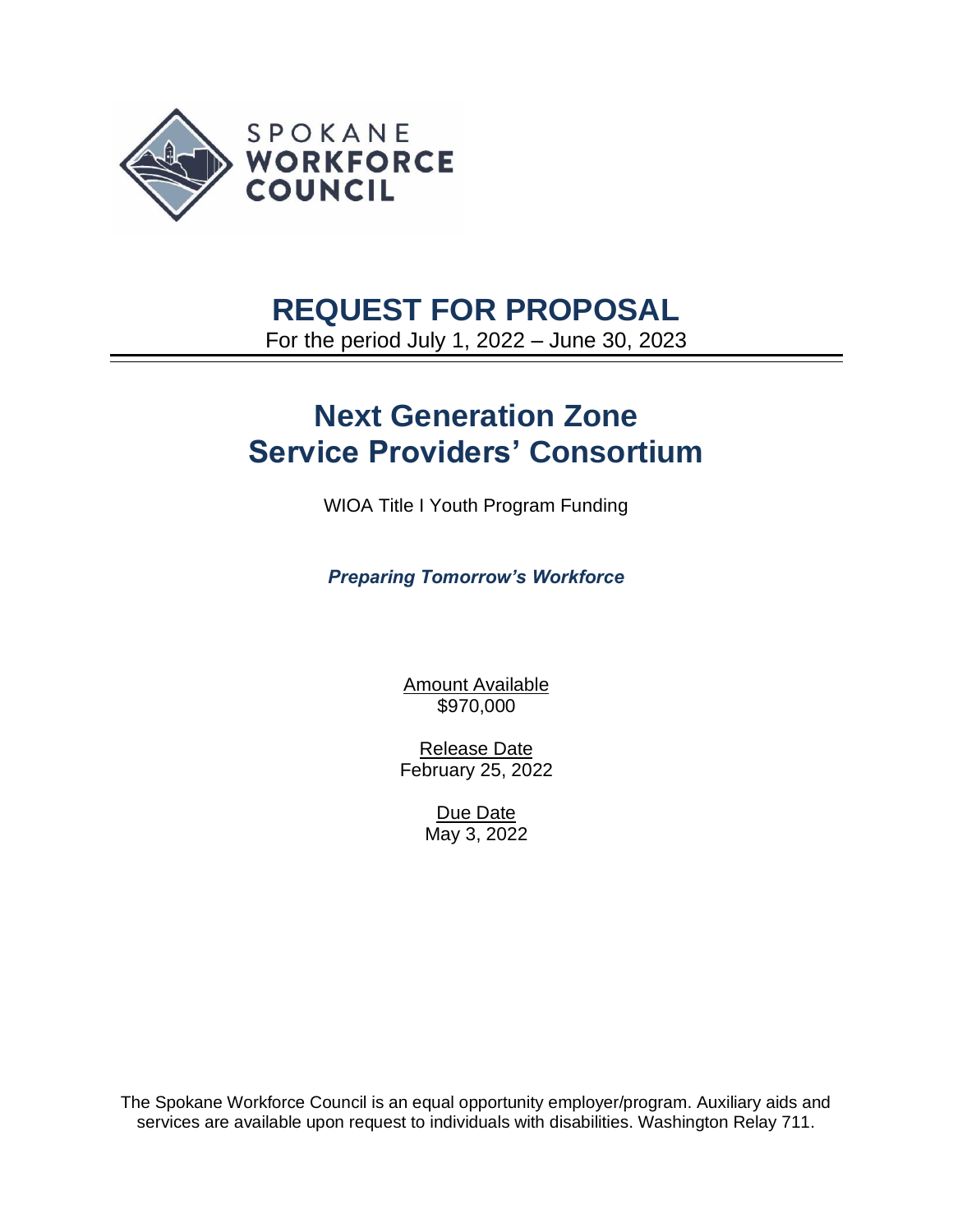

# **Request for Proposal Contents**

#### **Section I: Purpose and Terms**

- Overview
- Technical Details
- Eligible Applicants

#### **Section II: Workforce System Background Information**

- SWC and Spokane Workforce Development System Overview
- Goals for Workforce Development Area 2020-2024
- SWC Roles and Responsibilities under WIOA

#### **Section III: Fund Source Information**

• Workforce Innovation and Opportunity Act Funding Overview

#### **Section IV: Evaluation and Selection Process**

#### **Section V: Estimated Award**

#### **Section VI: Timeline**

#### **Section VII: Design**

- A. Background
- B. WIOA Youth Program Services
- C. Next Generation Zone Director
- D. WorkSource Campus Hours of Operation and Closures
- E. Next Generation Zone Facility Considerations
- F. Functional Leadership
- G. Overview of WorkSource Spokane Campus
	- a. WorkSource Spokane
	- b. Resource Center of Spokane County
	- c. Other Affiliated Sites
- H. Integrated Service Delivery
- I. Performance Metrics

#### **Section VIII: Submission Information and Requirements**

- General Submission Information
- Proposal Checklist
- RFP Questions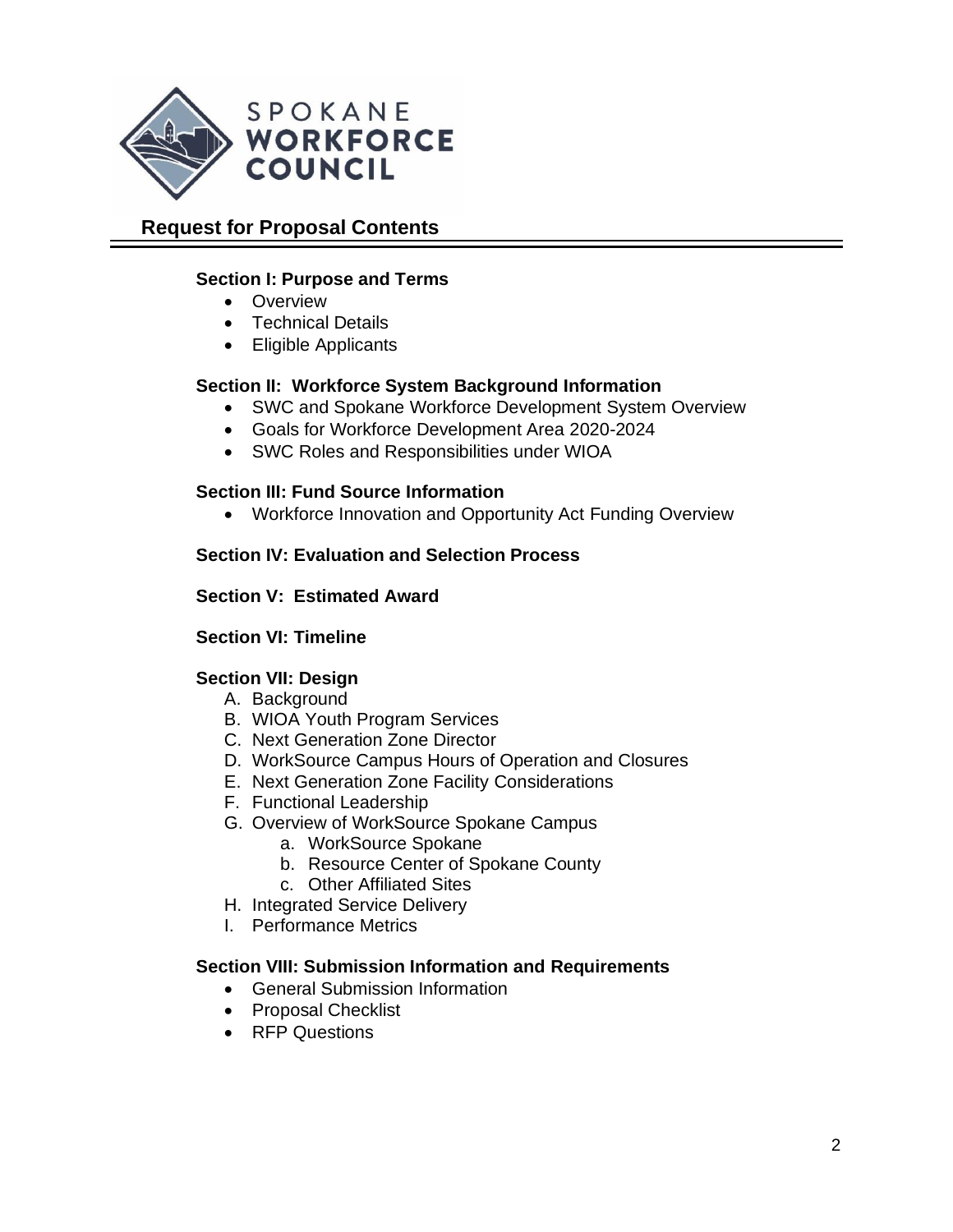

## *SECTION I: PURPOSE AND TERMS*

#### **Overview**

The Spokane Area Workforce Development Council, DBA [Spokane Workforce Council](https://wdcspokane.com/) (SWC), is soliciting proposals to identify a consortium to deliver [Workforce Innovation and](https://www.doleta.gov/wioa/)  [Opportunity Act](https://www.doleta.gov/wioa/) (WIOA) Title I Youth services at the [Next Generation Zone.](http://www.nextgenzone.org/) This Request for Proposal (RFP) is designed to identify a consortium capable of offering services in an integrated environment where education, career skills training, community resources, employment assistance and wrap-around supports are available in a one-stop model for young adults.

Services funded via this RFP will be delivered at the Next Generation Zone, a WorkSource Spokane Affiliate Site located on the WorkSource Campus, and located at 901 East Second, Suites 100, 105, and 110, Spokane, WA. The funding associated with this RFP will wholly or partially support management and program staff representing two or more agencies working together to provide young adults workforce services in an integrated model. This RFP is for service delivery and WIOA program management at the Next Generation Zone. We are also concurrently seeking a consortium to provide business services in support of the Spokane WorkSource System, including the Next Generation Zone.

By bidding on funding through this RFP, consortia are agreeing to the following (if selected):

- The Next Generation Zone name and brand is the property of the Spokane Workforce Council (the Next Generation Zone name is trademarked by the SWC).
- The site will be managed by the Next Generation Zone Director, an employee of the SWC, unless selected via a separate competitive bid according to [SWC Policy](https://spokaneworkforce.org/wp-content/uploads/2022/02/SWC-Policy-WS818-Next-Generation-Zone-Operator_R1.pdf)  [WS818.](https://spokaneworkforce.org/wp-content/uploads/2022/02/SWC-Policy-WS818-Next-Generation-Zone-Operator_R1.pdf) This individual will be involved with all decisions impacting the site, even those that are program specific in nature.
- All staff funded using Title I Youth will be located at the Next Generation Zone, unless otherwise proposed by the consortium and approved by the SWC.

Just as our world has changed in the past two years, so too should our mindset regarding how workforce development services are delivered, as well as ensuring that our centers are safe and equitable environments for staff and customers. We look forward to hearing from consortia willing to join us in both envisioning what the future of workforce development could look like and implementing this vision at the Next Generation Zone.

#### **Technical Details**

As will be addressed in contracts with selected agencies, this funding can only be used to support the goals and services outlined in this RFP. Awarded funding may not be used to support any work specific to the agency or to advance individual agency goals without prior approval from the SWC.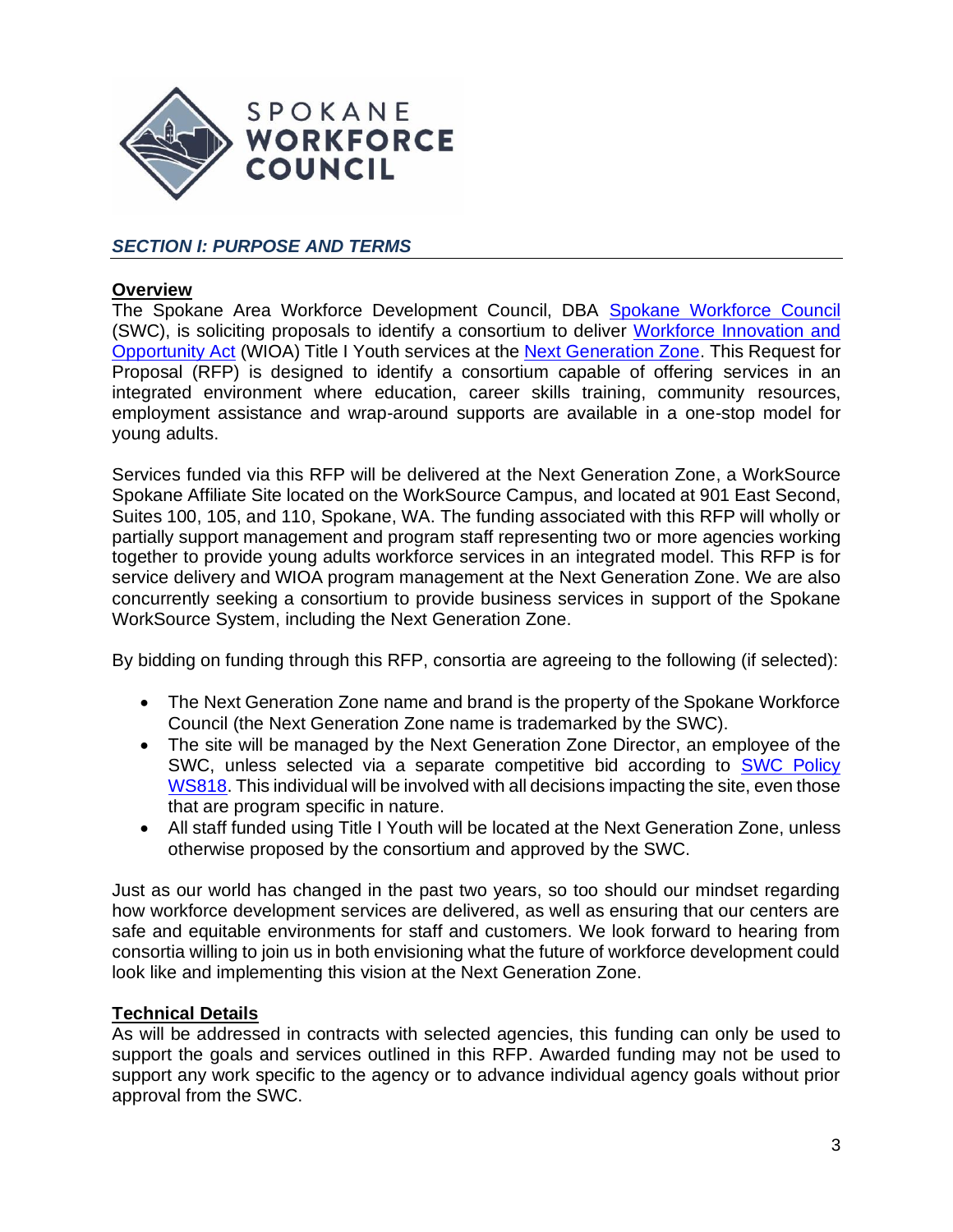Performance measures and additional deliverables for the contract will be negotiated following the award announcement and will be included in the contract. Contracts resulting from this RFP are anticipated to begin July 1, 2022 and end June 30, 2023. All contracts will be cost reimbursable (profit must be negotiated with the SWC) and will be one-year agreements. The SWC reserves the right to extend contracts up to two times, resulting in three one-year contracts. Contract extensions may be based on funding availability, satisfactory performance, and other factors.

Once the contract has been awarded, the SWC reserves the right to modify delivery design, including infusing funds from alternate sources, at any time in order to meet the needs of the workforce system. The SWC also reserves the right to de-obligate funds from contractors who fail to meet performance and/or expenditure requirements or in the event of a rescission of federal funds.

The agencies selected will be required to agree to the SWC'[s General Terms and Conditions,](https://spokaneworkforce.org/wp-content/uploads/2022/01/Current-WIOA-Grant-General-Terms-and-Conditions.pdf) have all controls securely in place, and agree to comply with any policies created by the SWC and any applicable federal or state policies, regulations, or laws. Successful respondents to this RFP will be expected to participate in contract negotiations to establish the exact services to be provided and the costs of those services. The funding award will not be final until the Spokane Workforce Council and the prospective grantee(s) have executed a contract agreement. The final negotiated proposal narrative and budget schedule will constitute the Statement of Work for the contract. The content of the accepted proposals will become the basis for the negotiation of a final contract agreement. Applicants are advised that most documents in the possession of SWC are considered public records and subject to disclosure under the Washington State public records law.

This RFP does not commit the SWC to award a contract or pay any costs incurred in the preparation of a proposal to this request. The SWC reserves the right to request additional data, discussion, and/or presentation in support of written proposals; to reject any or all proposals received; to negotiate with all designated representatives; and/or to cancel in whole or in part this RFP if it is in the best interest of the SWC to do so. If the SWC does not receive responses that adequately address the services and outcomes requested, it is possible that no award would be made, that the RFP would be modified and rereleased, and/or that SWC staff would deliver services as authorized in state policy.

A bidder may not be recommended for funding regardless of the merits of the proposal submitted if it has a history of contract non-compliance with the SWC or any other funding source. Subcontracting is not permitted without written authorization from the SWC. Bidders who have submitted a proposal may protest the award of the contract. The process for protesting the award is as follows:

- Protests must be filed in writing and be received by the Spokane Workforce Council by June 15, 2022. All protests are public information after the protest period ends.
- All protests must state the basis for the protest in clear terms and provide an alternative the protester finds acceptable. The basis of the protest must be a violation of a state or federal contracting law, rule, or regulation applicable to the contracting process.
- The SWC will review protests that meet the above conditions.
- During any part of the review or consideration, the protester may be asked to clarify or amplify statements or to provide proof of claims or other statements. Any such requests must be fully responded to within the time designated by the SWC. In the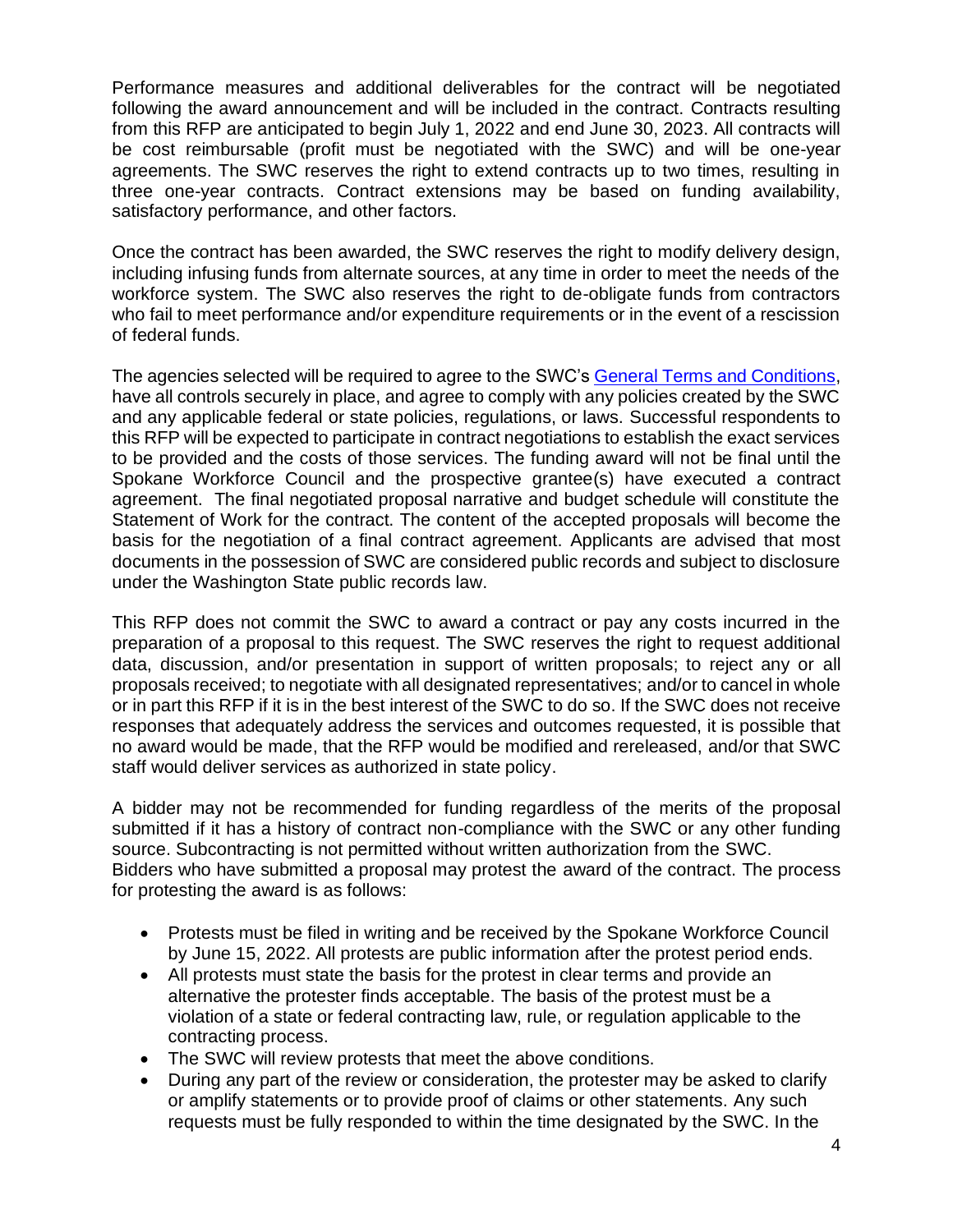event a protester fails to respond, the protest will be dismissed, and no further protest will be accepted relative to this RFP.

• The SWC Chief Executive Officer, in consultation with the SWC board of directors, will review the protest and will issue a written response that is intended as a complete and final answer to the protest. A response will be issued no later than June 30, 2022.

#### **Eligible Applicants**

Organizations eligible to submit proposals may fall within the following categories:

- Governmental agencies
- Private non-profit organizations
- Private for-profit businesses
- Educational entities

#### *SECTION II: WORKFORCE SYSTEM BACKGROUND INFORMATION*

#### **SWC and Spokane Workforce Development System Overview**

The Spokane Workforce Council, Spokane's local workforce board, is the policy and planning body for workforce development activities in Spokane County, pursuant to PL 113-128 [Workforce Innovation and Opportunity Act](https://www.govinfo.gov/content/pkg/PLAW-113publ128/pdf/PLAW-113publ128.pdf) (WIOA). The SWC board brings together business and community leaders, appointed by City of Spokane and Spokane County officials, to promote and expand workforce development activities to ensure the long-range economic vitality of the region. The intent of the workforce system is to provide an effective, locally-driven model that offers public and private-sector leaders programs and resources to meet the unique needs of their regional labor markets. Local boards drive innovation in workforce development at the local level to provide America with a highly skilled workforce that competes in the global economy.

#### **SWC Mission**

To elevate local workforce efforts with critical insights, researched guidance, innovative funding, and strategic partnerships so we can cultivate a flourishing Spokane, together.

#### **Vision**

A prosperous, enterprising Spokane region sustained by a diverse network of robust workforce resources.

#### **Purpose**

Prepare Spokane County's citizens for successful employment and help businesses meet their current and future human capital needs.

#### **Equity Statement (Summarized)**

Our community will be strengthened when all members have a meaningful voice and increased access and will be elevated by creating a culture of hope and prosperity for all people. [Click here for our full equity statement.](https://spokaneworkforce.org/about-spokane-workforce-council/dei/)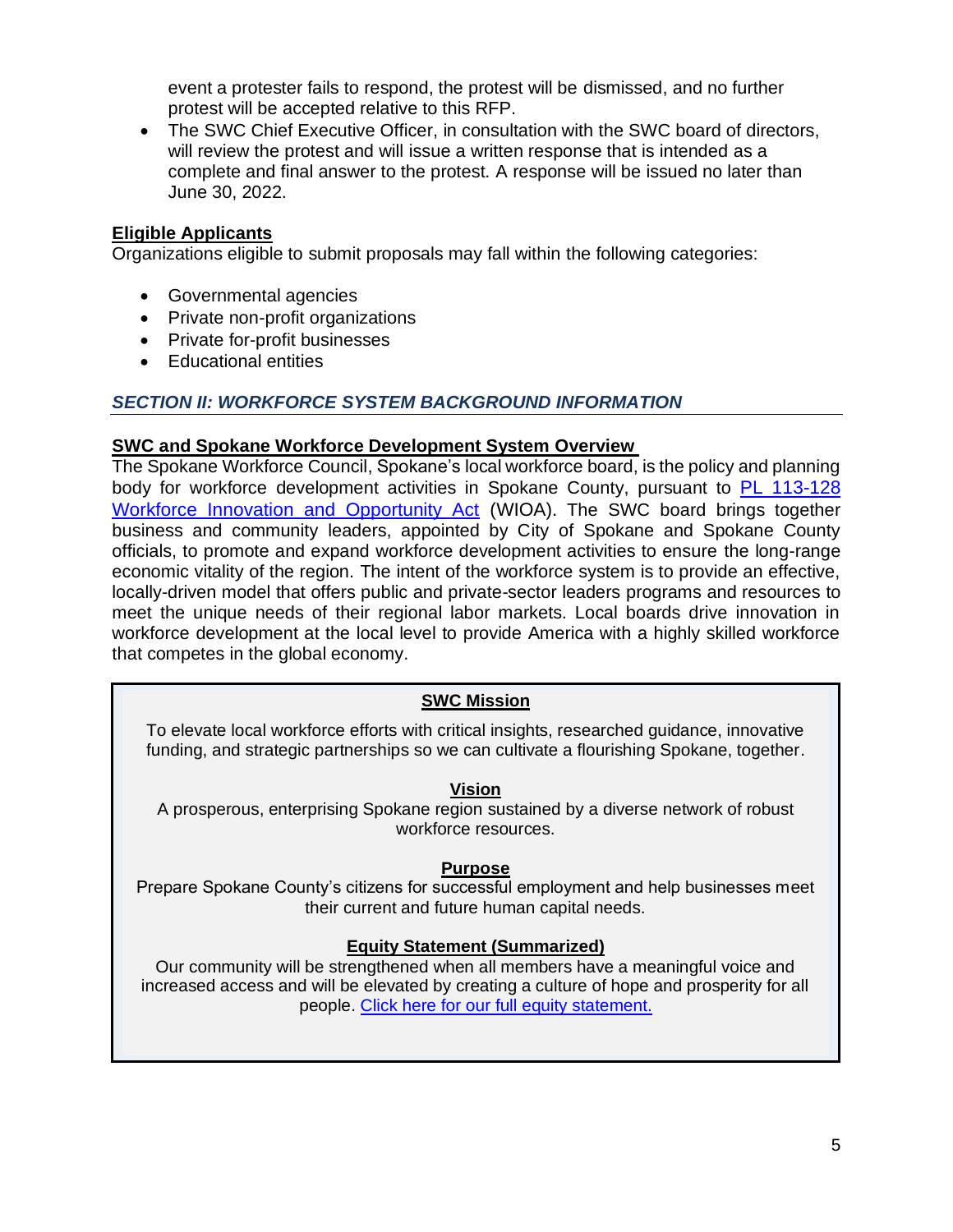The SWC oversees the [Spokane WorkSource System](https://spokaneworkforce.org/skilled-employees/) and provides a portion of the funding necessary to operate the system through the WIOA Title I Adult, Dislocated Worker, and Youth programs. The SWC oversight responsibilities include designation of the WorkSource and Next Generation Zone operators, administration of WIOA Title I program services, management of the Spokane WorkSource System Memorandum of Understanding Infrastructure Funding Agreement, certification of WorkSource Spokane and affiliated service sites, setting local performance standards, and other duties as assigned in the federal workforce law (WIOA) and associated regulations. The overarching intent of the SWC is to help create a vibrant economy by leading and convening a workforce development system that can provide a skilled workforce that meets regional business needs.

## **Goals for Spokane Workforce Development Area 2020-2024**

The SWC's 2020-2024 [Local Integrated Workforce Plan](https://spokaneworkforce.org/workforce-resources/plans-mous/) defines its mission, vision, goals, and objectives, which reflect the need to provide multiple pathways toward creating a quality workforce for the various skill levels and occupations that support the regional economy. All bidders are encouraged to review this plan. In addition to remaining focused on the goals and target sectors defined in the integrated workforce plan, the SWC will continue to operate under the following guiding principles:

- Think and act as an integrated system that shares common goals, yet services are delivered by various partners with the best capabilities.
- Maintain and expand a delivery system that is responsive to employers, with services prioritized to respond to high-demand occupations and critical job needs of targeted industry sectors.
- Regularly review program and service performance for quality improvement and adapt to meet changing needs.

#### **SWC Roles and Responsibilities as a Local Board under WIOA**

To ensure a well-coordinated workforce system, and per federal law, the SWC will take a lead role in the following efforts, while working with a variety of partners on the WorkSource Campus:

- Workforce research and regional labor market analysis
- Convening regional workforce system stakeholders
- Directing services to businesses/business engagement strategies
- Development of career pathways
- Implementation of technology for the One-Stop System
- Coordination with postsecondary education providers for workforce development efforts and related programming

Specific to business services, the SWC will provide labor market analysis, data and reports; approve all marketing materials or will work with the WorkSource operator for an approval process; and lead sector partnerships/strategies.

## *SECTION III: FUND SOURCE INFORMATION*

#### **Workforce Innovation and Opportunity Act (WIOA) Funding Overview**

This RFP was prepared based upon the [Workforce Innovation and Opportunity Act of 2014](https://www.doleta.gov/wioa/) (WIOA) and associated U.S. Department of Labor and Washington State regulations and guidance. WIOA was implemented to consolidate, coordinate, and improve employment, training, literacy, and vocational rehabilitation programs in the United States, and provides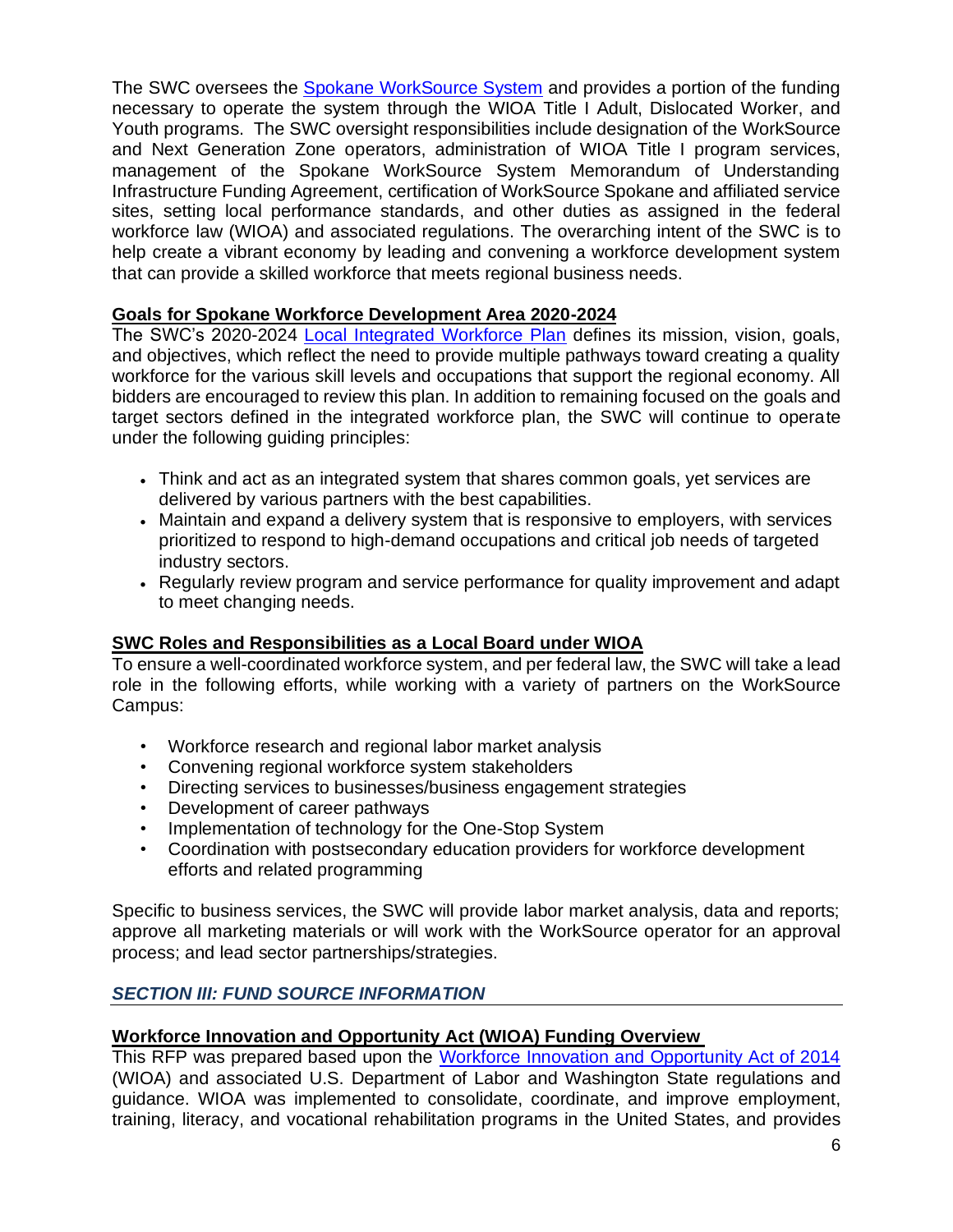the framework for a national workforce preparation system that is flexible, responsive, customer-focused, and locally managed. Mandatory partners include WIOA Title I Adult, Dislocated Worker, and Youth programs; WIOA Title II Adult Education and Family Literacy; WIOA Title III Wagner-Peyser services; WIOA Title IV Vocational Rehabilitation; and others specified in the Act. Bidders are strongly encouraged to read this Training and Employment [Guidance Letter](https://wdr.doleta.gov/directives/corr_doc.cfm?DOCN=6455) 04-15 issued by the U.S. Department of Labor that outlines the vision for the One-Stop System under WIOA.

The three hallmarks of WIOA include:

- The needs of businesses and workers drive workforce solutions, and local boards are accountable for this within the communities they serve.
- One-Stop Centers (WorkSource centers) provide excellent customer service and focus on continuous improvement.
- The workforce system supports strong regional economies and plays an active role in community and workforce development.

The WIOA system is built around the following key principles:

- Increase access and opportunity, particularly for those individuals with barriers to employment, to ensure success in the labor market.
- Support the alignment of workforce investment, education, and economic development systems in support of a comprehensive, accessible, and high-quality workforce development system.
- Improve the quality and labor market relevance of workforce investment, education, and economic development efforts to provide workers with the skills and credentials necessary to secure and advance in employment with family-sustaining wages; and to provide employers with the skilled workers they need to succeed in a global economy.
- Promote improvement in the structure and delivery of services to better address the employment and skill needs of workers, job seekers, and employers.
- Increase the prosperity of workers and employers and the economic growth of communities, regions, and states, and the global competitiveness of the United States.
- For purposes of Title I, to provide workforce investment activities through statewide and local workforce development systems that increase the employment, retention, and earnings of participants and increase attainment of recognized postsecondary credentials by participants; and as a result, improve the quality of the workforce, reduce welfare dependency, increase economic self-sufficiency, meet the skill requirements of employers, and enhance productivity and competitiveness.

# *SECTION IV: EVALUATION AND SELECTION PROCESS*

The SWC Services and Oversight Committee, in partnership with the Youth Career Readiness Network, on behalf of the SWC Executive Committee, will be responsible for the proposal review and selection process. The review committee will be comprised of individuals who have no fiduciary interest in services offered through this RFP. SWC staff does not score proposals. Committee members will review and score proposals according to the criteria and assigned points specified in this RFP (points details are listed in Section VIII). Provisional awards will be made on May 26, 2022 by the SWC's Executive Committee,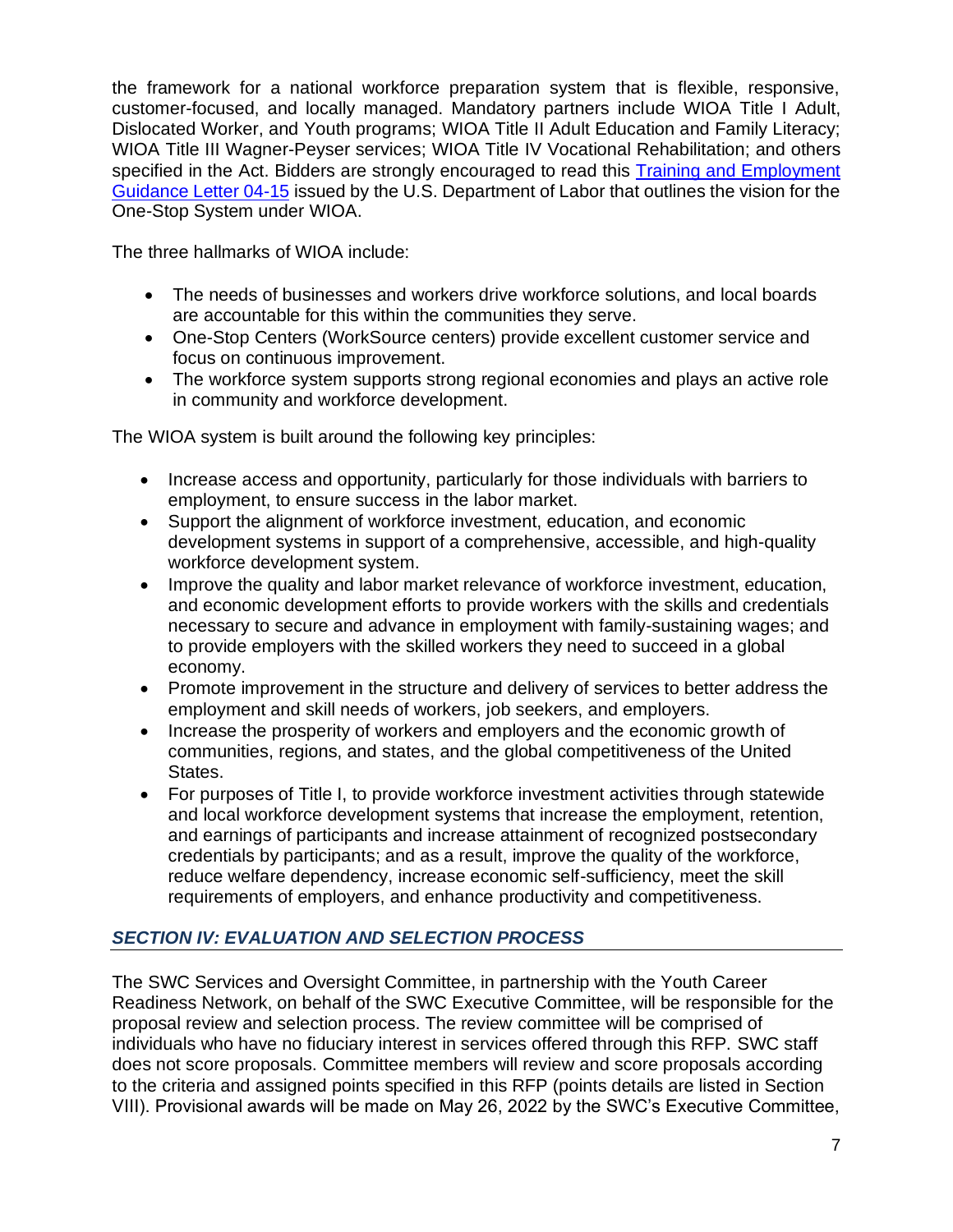with the final vote occurring during the June 8, 2022 Spokane Workforce Council (full council) meeting.

## *SECTION V: ESTIMATED AWARD*

| <b>PROGRAM YEAR 2022-2023 ESTIMATED FUNDING ALLOCATION</b> |           |
|------------------------------------------------------------|-----------|
| <b>WIOA Title I Youth</b>                                  | \$970,000 |

#### **Budget Specifics**

When building your budget, please take into consideration the following:

- Each agency budget must include all costs associated with operating the contract including salaries, benefits, indirect, travel, technology needs, customer support services and training costs, etc.
- The SWC will cover operating costs for Next Generation Zone including rent, electricity, janitorial services, managed IT support, internet service, supplies, desk phones, etc.
- Agencies with staff located in the center will be required to sign a sublease agreement and pay \$1.00 annually – a Washington State requirement for a legally binding sublease agreement.
- Bidders must include \$500 annually per FTE member for IFA Other Shared Costs.
- Bidders do not need to include the following in their budget proposals as all will be covered by the SWC using Infrastructure Funding Agreement/Other Shared Costs: staff training, supplies, accessibility enhancements, assessments for customers, and other operating costs.
- Refer to [budget form](https://spokaneworkforce.org/wp-content/uploads/2022/01/Sub-budget-template-With-Direct-Client-Services.xlsx) for additional information.

| Dates (2022)* | <b>Activity and Time (Local Time)</b>                                                                                                                                                            |
|---------------|--------------------------------------------------------------------------------------------------------------------------------------------------------------------------------------------------|
| February 25   | RFP released and available at www.spokaneworkforce.org                                                                                                                                           |
| March 4       | Pre-registration for Bidders' Conference to admin@spokaneworkforce.org<br>requested (not mandatory)                                                                                              |
| March 10      | Bidders' Conference, 11:00am See website for additional information                                                                                                                              |
| April 27      | Written Q&A deadline - 5:00 p.m. All questions must be submitted in writing<br>to admin@spokaneworkforce.org. Note that all questions and answers will<br>be posted publicly on the SWC website. |
| May 3         | Proposals due electronically to admin@spokaneworkforce.org by 12:00 p.m.<br>(noon). Late proposals will not be accepted.                                                                         |
| May 4-17      | Evaluation of proposals                                                                                                                                                                          |
| May 18        | Bidding entities selected to present on 5/23 will be notified by 5:00 p.m.                                                                                                                       |
| <b>May 23</b> | Presentations by selected bidders (by invitation only)***                                                                                                                                        |

## *SECTION V: TIMELINE*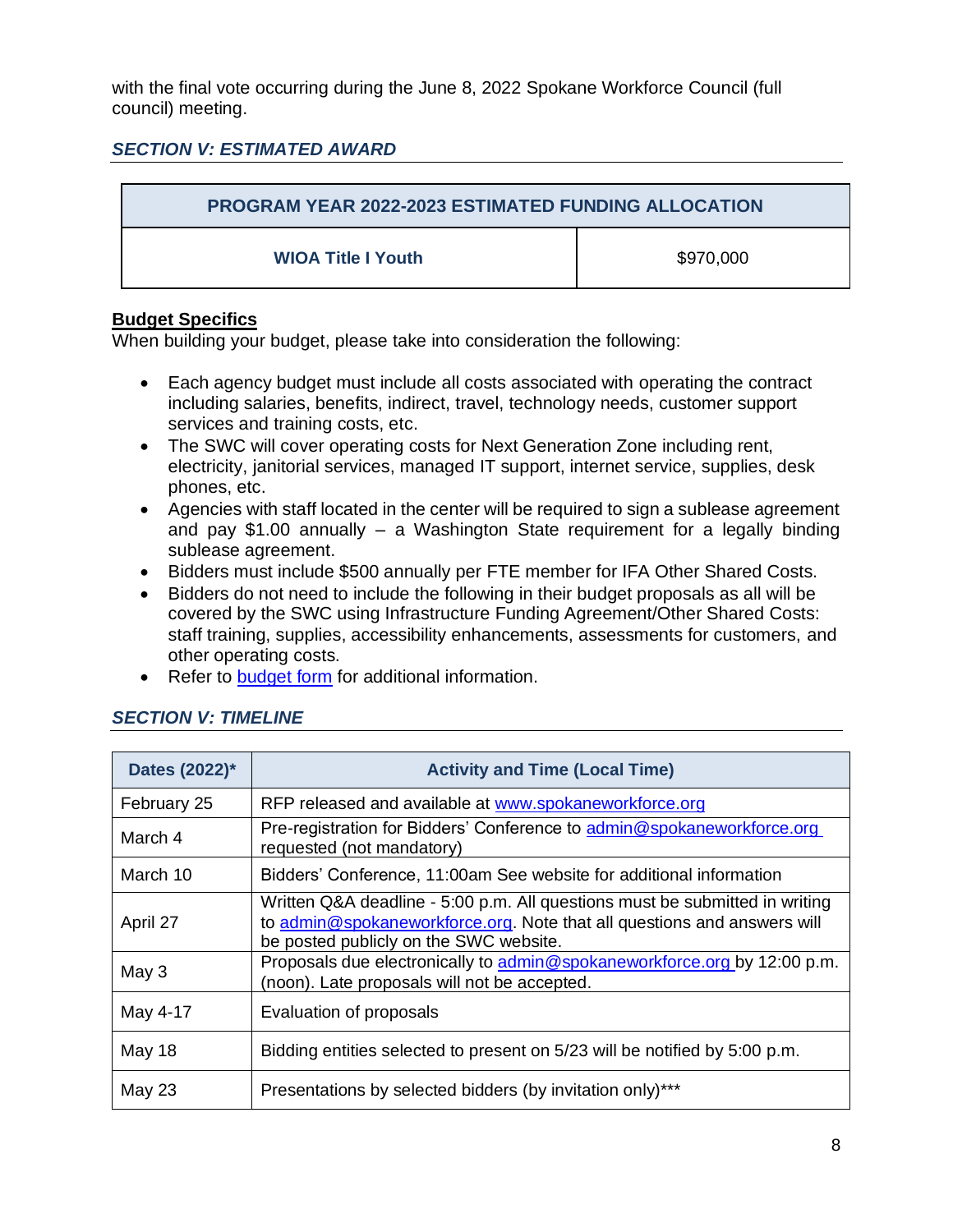| May 26    | SWC Executive Committee proposal award approval                         |
|-----------|-------------------------------------------------------------------------|
| May 27    | Provisional contract award announcement                                 |
| June 1-15 | Contract negotiations                                                   |
| June 8    | Spokane Workforce Council Board of Directors vote on selected providers |
| June 15   | Deadline for appeal by COB                                              |
| July 1    | Contractors begin delivering services                                   |

\*The SWC reserves the right to make changes to the timeline.

\*\*The SWC will offer a single Bidders' Conference for all four [RFPs](https://wdcspokane.com/rfps) currently posted. To ensure a productive conference, questions may be submitted in advance to [admin@spokaneworkforce.org,](mailto:admin@spokaneworkforce.org) which will allow staff time to research each question thoroughly.

\*\*\* The SWC reserves the right to ask selected bidders to give a presentation and participate in a question-and-answer session with the review committee.

## *SECTION VII: DESIGN*

In order to deliver on the aspirations of the SWC Local Integrated Workforce Plan, the vision for a functionally integrated WorkSource Campus and WIOA, the SWC is seeking a youth service providers consortium that can achieve goals through a strong, committed partnership involving entities with the expertise to deliver high quality services at our youth career center, the Next Generation Zone. The selected consortium will be responsible for staffing all positions necessary to carry out WIOA Title I Youth funded services at the Next Generation Zone, and the program design elements outlined in the following sections.

## **A. Background**

The **Next Generation Zone**, our region's only career and education one-stop center for young adults ages 16-24, consists of approximately 17-20 staff representing various partner organizations. As a WorkSource Affiliate site, it is connected to the public workforce system and the nationwide system of American Job Centers. Each year the Next Generation Zone provides over 1,200 young adults with career information, and of those, approximately 700 young adults receive individualized virtual and in-person education and career services. The center is designed to mitigate barriers to success by co-locating key social service, education, career skills training, and other youth-serving agencies under one roof. The model is a true "one-stop" that has successfully streamlined operations, achieved a highly functional and collaborative organization structure, and is able to allocate more resources to programming and direct customer services as it realizes operations cost savings.

The Next Generation Zone is designed to serve young adults that are not connected to the workforce or postsecondary education by focusing on relationships through re-engagement to address barriers to employment and education. The ultimate goal is for each young adult to successfully obtain a job and/or enter an education or training program. About half of the youth served come to the Next Generation Zone because they were not successful in high school for a variety of reasons. The site offers onsite education resulting in High School Equivalency (GED) through the Open Doors Reengagement Program and Community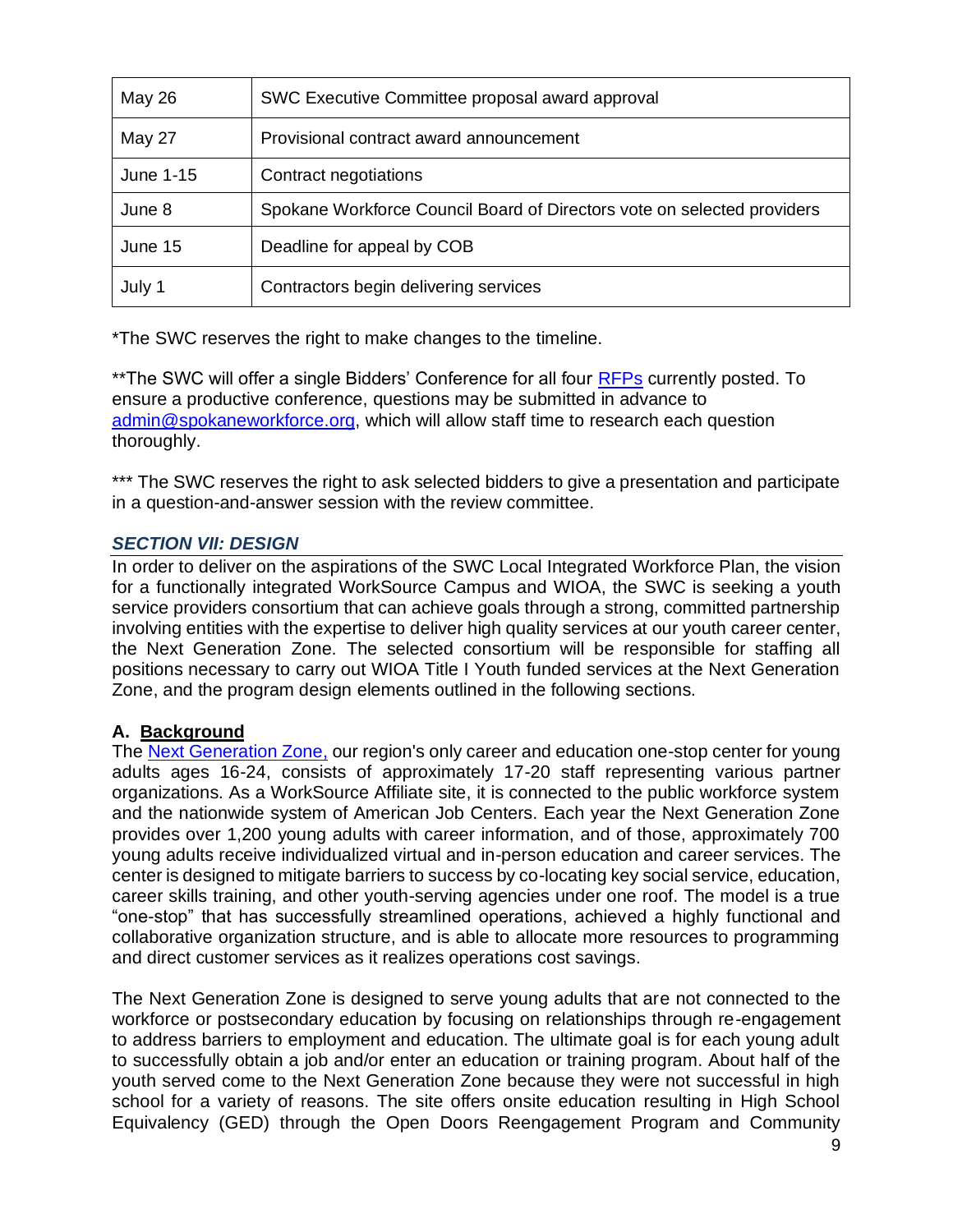Colleges of Spokane. Most youth have experienced trauma of some kind, and we take a trauma-informed approach in program design, policies, processes, and one-on-one interactions with youth. Last year, the Next Generation Zone had over 100 youth graduate with their High School Equivalency Certificate, placed 66 young adults in to employment, 66 youth in to paid internships, and 10 young adults in to post-secondary education in the middle of a global pandemic.

Partner organizations physically at the Next Generation Zone include:

- Career Path Services
- Goodwill Industries of the Inland Northwest
- NorthEast Educational Service District 101/Open Doors Reengagement
- Spokane Community College

## *Mission of the Next Generation Zone*

Preparing Tomorrow's Workforce

#### *Our Why*

At the Next Generation Zone, we want to make a difference in the lives of youth and the community as a whole. We aim to provide hope, end the cycle of poverty, and promote equity and inclusion through opportunities and empowerment.

## **B. WIOA Youth Program Services**

The WIOA Youth Program in Spokane County at the Next Generation Zone will be open to youth ages 16-24 with a focus on out-of-school youth (approximately 90-95% of enrollments), defined as those that are disconnected from school and/or employment. Additionally all youth enrolled into the WIOA program must meet the [eligibility criteria,](http://www.wdcspokane.com/core/files/wdcspokane/uploads/files/SAWDC%20Policy%20W401%20Rev2%20-%20SAWDC%20Eligibility%20and%20Documentation%20Requirements%20022216.pdf) and at least 20% of Youth Program funding must be spent on work-based learning (includes direct payments to students and associated staff time). Because of the strict eligibility requirements of the WIOA Title I Youth Program, the SWC is committed to continuing to identify alternative sources of funding so that all area youth can access the Next Gen Zone.

WIOA funds will be available for eligible youth, who must have access to the following 14 program activities and services (see [SWC policies](https://wdcspokane.com/policies) for additional information):

- 1. Tutoring, study skills training, instruction and evidence-based dropout prevention and recovery strategies that lead to a completion of the requirements for a secondary school diploma or its equivalent, or a recognized post-secondary credential;
- 2. Alternative secondary school services or dropout recovery services;
- 3. Paid and unpaid work experiences that have academic and occupational education as a component of the work experiences;
- 4. Occupational skills training that leads to recognized post-secondary credentials that align with in-demand industry sectors;
- 5. Leadership development opportunities;
- 6. Supportive services;
- 7. Adult mentoring for a duration of at least twelve months, that may occur during and after program participation;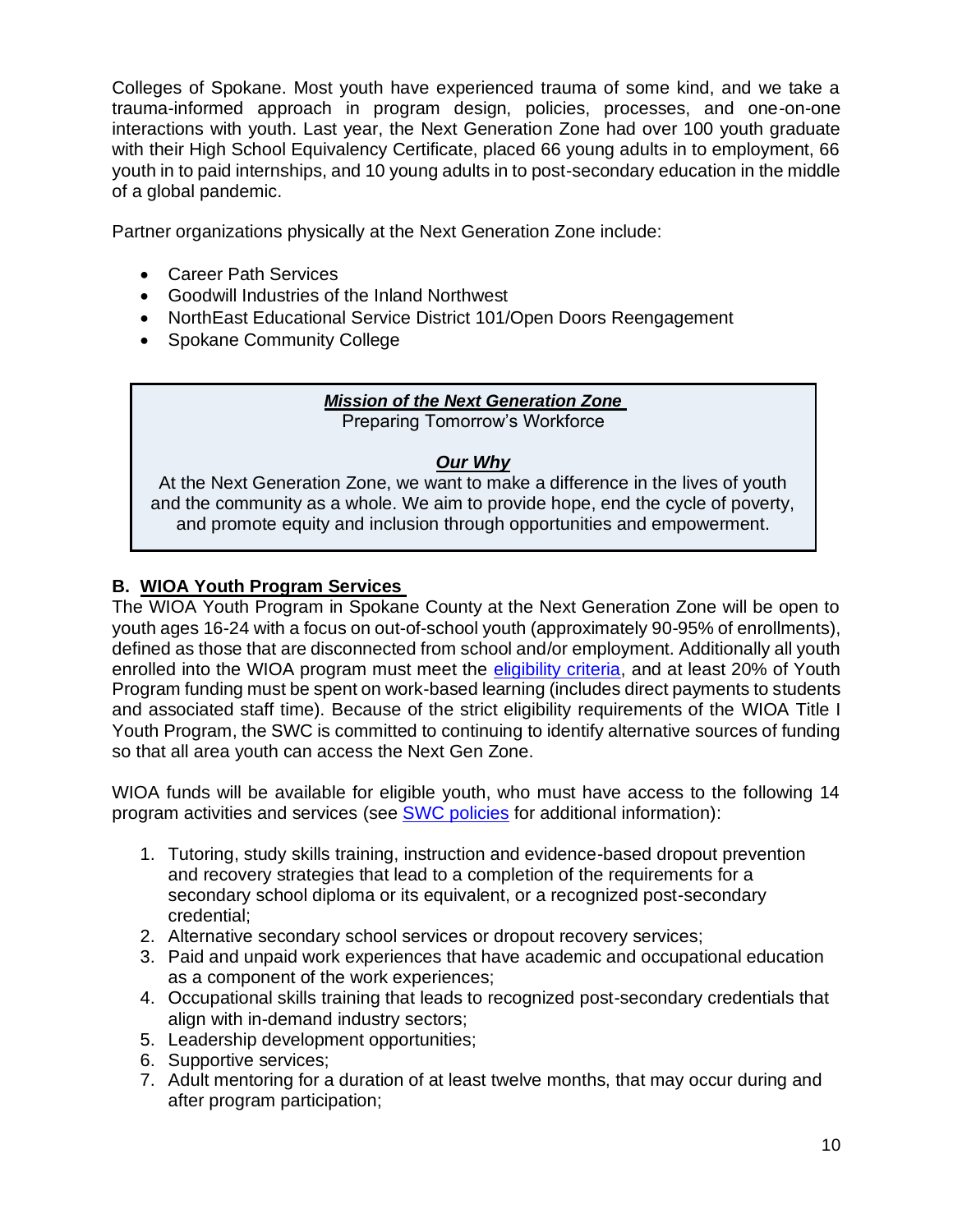- 8. Follow-up services for not less than 12 months after the completion of participation (a variety of servings including career counseling, supportive services and training are allowable during follow up);
- 9. Comprehensive guidance and counseling, including drug and alcohol counseling and referral to counseling as appropriate to meet the needs of the individual youth;
- 10. Financial literacy education;
- 11.Entrepreneurial skills training;
- 12.Services that provide labor market and employment information about in-demand industry sectors and/or occupations;
- 13.Activities that help youth prepare for and transition to post-secondary education and training; and
- 14.Education offered concurrently with and in the same context as workforce preparation activities and training for a specific occupation or cluster.

#### **In addition to the 14 required services for youth, the consortium receiving funding through this RFP will also need to address/implement the following:**

#### **Next Generation Zone Service Provider Goals for 2022-2023**

#### "One Next Generation Zone" Vision

While the Next Generation Zone currently has two separate functional teams (Education Team and Career Team), with multiple funding streams, partnerships, and agencies, the two teams work together towards the same common "why."

*"At the Next Generation Zone, we want to make a difference in the lives of youth and the community as a whole. We aim to provide hope, end the cycle of poverty, and promote equity and inclusion through opportunities and empowerment."*

The selected consortium will work with the Director, SWC leadership, program leadership, and staff together as a team to further the vision of "One Next Generation Zone." This comes at a timely moment as the Education Team moves from the third floor to the first floor in early 2022. This will include integration of teams, cross training staff, ensuring a seamless experience of youth between teams, co-case management of youth, taking a customer/youthcentered design approach, and maximizing limited resources to best serve young adults both virtually and in-person.

#### Partnership with Open Doors of Spokane County

Since its inception in 2014, the Spokane Workforce Council and Next Generation Zone have had a strong partnership with Open Doors of Spokane County, administered by NorthEast Washington Educational Service District 101 (ESD101). In the last seven years, both Open Doors and Next Generation Zone have mutually benefited from this partnership, and the SWC's advocacy and support led to the inclusion of re-engagement youth being eligible for out-of-school youth services under the WIOA law. The selected consortium will work with Open Doors leadership and staff to continue to deliver a seamless operation that blends education with career services. Bidders may choose to propose blended/leverage funding positions between the teams; this is encouraged if funds are available, but there is no specific requirement nor funding allocated in this RFP for blended positions at this time.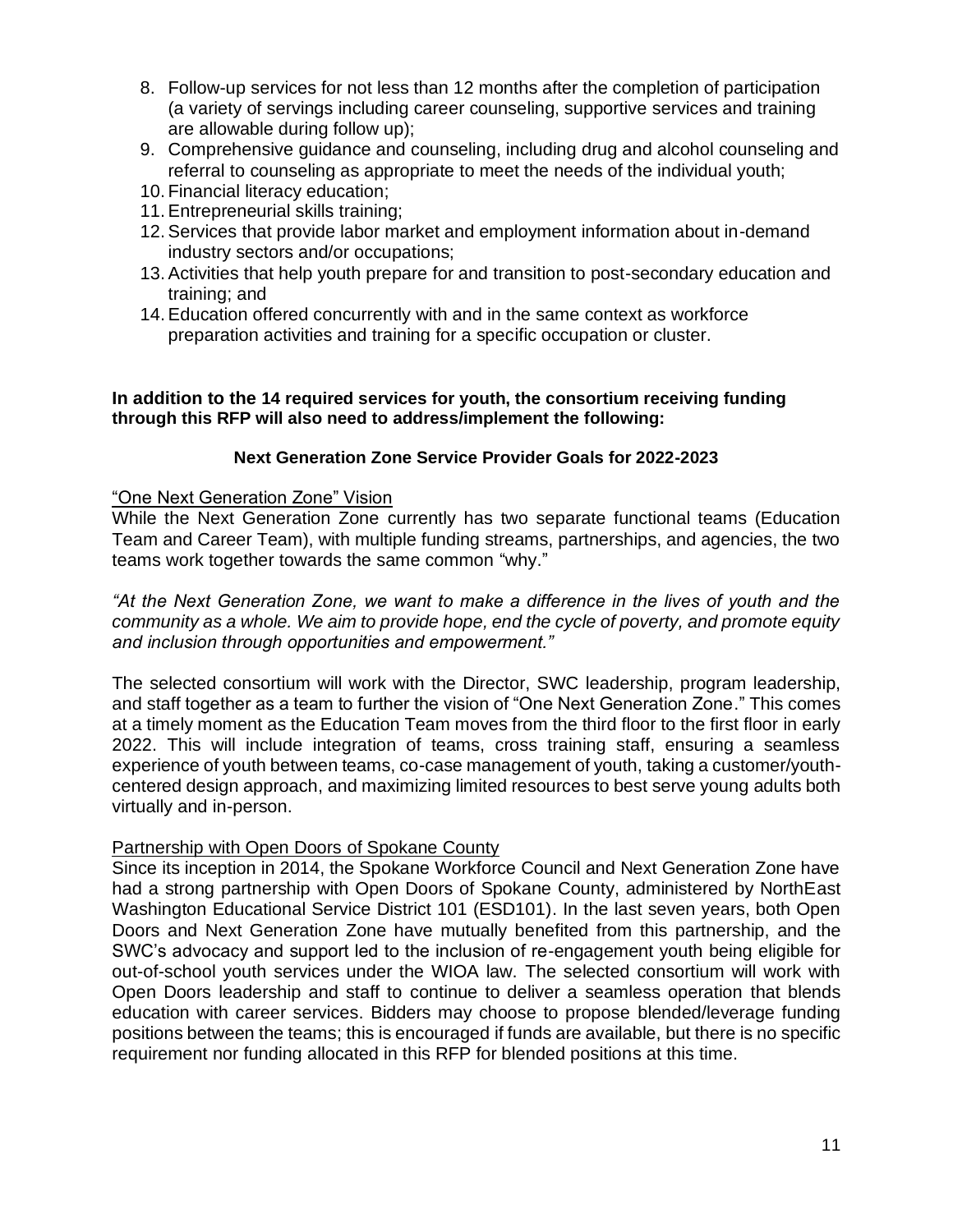## Staffing Model Considerations

COVID-19 has significantly shifted our resource allocations and staffing, and with funds needing to be allocated to client services and work-based learning, there are several changes that need to be made to staffing considerations. While the bidding consortia has discretion to propose whichever staffing model they choose to meet the needs of the program, please take into consideration the following:

- Priority for WIOA funded positions needs to be given to positions that carry a WIOA Youth caseload, directly deliver WIOA Youth program elements, and to program management, before leveraging funds for positions.
- Employing a WIOA Youth Program Manager position is required. The WIOA Youth Program Manager is the WIOA subject matter expert and lead for the Next Generation Zone and is functionally supervised by the Director. This leadership-level position will be a primary contact for staff with all WIOA program and compliance related items.
- All funded positions need to be able to demonstrate their service delivery in the state MIS (currently ETO), and demonstrate contribution to WIOA Youth performance and service delivery targets.
- The consortia may propose to continue funding existing leveraged positions, but no funding is specifically dedicated or set aside for leveraged positions at this time.

#### Flexible Hybrid Virtual/In-Person Services

With the many changes in our world over the past two years, the selected consortium will need to prioritize both in-person and remote services/hybrid options in order to reduce barriers to receiving services and meet the needs of young adult customers. The selected consortium will partner with the Director as he/she/they leads efforts to:

- Increase accessibility and identify creative solutions for driving customers to the center or to virtual service offerings; and
- Request SWC Marketing team support in designing and delivering communications that reflect hybrid offerings.

## Blended Funds and Discretionary Funding

The SWC continually develops opportunities to blend grants into the Next Generation Zone to enhance program delivery and increase sustainability. The service providers consortium is expected to work with the SWC and the Next Generation Zone Director in the development, strategic integration and implementation of these grants and funding resources. Current programs and funding sources that all consortium agencies are expected to deploy include:

- Basic Food Employment and Training Program (BFET) is a program designed to provide Basic Food (SNAP) recipients with job search, training, education, and job readiness activities designed to improve their employment prospects and wageearning potential. The Washington State Department of Social and Health Services (DSHS) provides a 50% match on non-federal funding that is spent on serving customers enrolled into the BFET program. BFET funds were first deployed at Next Generation Zone in Program Year 2021, and it is the intention of the SWC to continue providing these services going forward.
- Contracts of non-WIOA funds to support staff time. While these contracts are relatively small, they support our braided funds model and provide resources for WIOA-funded staff to serve all youth regardless of program eligibility. Each consortium agency with WIOA-funded staff is required to also take a non-WIOA staff funds contract, as there are fund available, to support this design.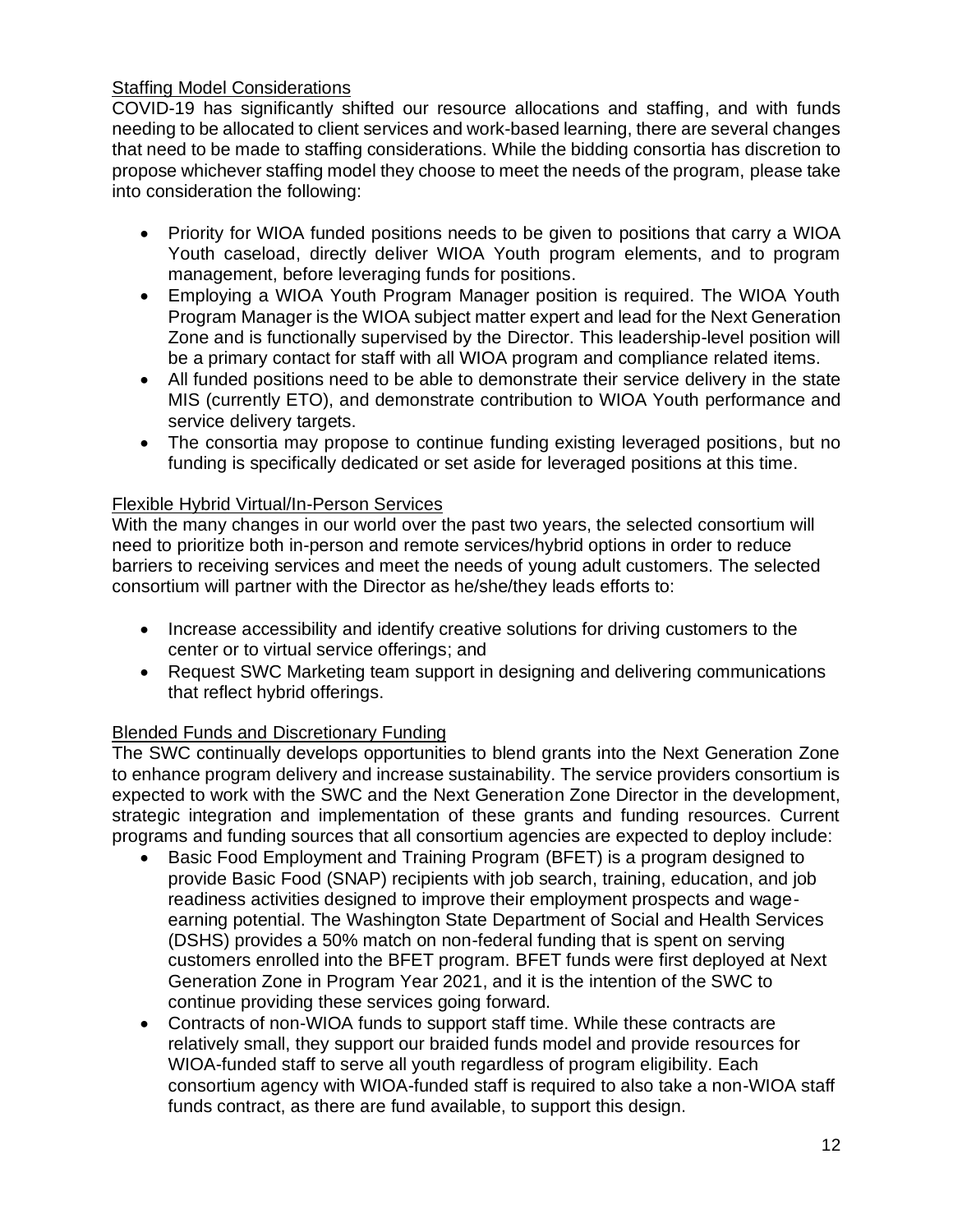• Other grants as developed by the SWC and/or Director, in partnership with the Next Generation Zone Service Providers Consortium and leadership.

#### Partnering with Talent Solutions Team to Strengthen Employer Connectivity

The Next Generation Zone will continue to connect young adults in our community to meaningful work experiences with employers. The service providers consortium will work directly with the WorkSource Talent Solutions Team to develop employer connections, including internships and on-the job training opportunities for young adult customers. Next Generation Zone staff will continue to work to increase business engagement at the center including enhancing job shadows, industry tours, career fairs and other career-connected learning opportunities. Programming will center on valuable employer-youth interaction and connections.

#### 21<sup>st</sup> Century Career Skills Academy

The Academy has been a core element of Next Generation Zone services since 2014, and over the last two years it has evolved in to blend of virtual and in-person service delivery. It is expected that the 21<sup>st</sup> Century Career Skills Academy content will continue and will be offered at the Next Generation Zone, but also recognizing that updates may need to be made to structure, content, and relevancy. Academy curriculum includes information on in-demand industries, guest speakers representing local business, career assessments and exploration, résumé development, financial literacy, interview training, soft-skill development, team building, and civic involvement. This cross-sector approach will expose all young adults to multiple in-demand careers in industries with upwardly mobile career pathways. It is strongly encouraged that the Academy (or components of it) be a requirement for all young adults served by the Next Generation Zone. The Director will lead discussion among Next Generation Zone leaders and staff to review/modify this offering, if needed, and design other similar offerings to best meet the needs of young adults.

#### Youth Career Readiness Network (YCRN)

The YCRN is the subcommittee of the SWC Board that oversees strategic planning for the Next Generation Zone and youth workforce programming in our region. As this group creates their strategic plan, it is required that the goals identified by this SWC board committee are incorporated in the design of the Next Generation Zone. The consortium funded through this RFP is expected to actively attend, participate, and engage with the YCRN and its work and support the Director in implementing the vision of the board.

#### Work-Based Learning (WBL) and Training

While WBL and training are WIOA Program Elements, the SWC would like to emphasize that work-based learning and classroom training are essential elements for career exploration and placing young adults in meaningful employment. In your response, please highlight your plan and strategies for meeting the 20% work-based learning expenditure requirement.

#### Community Engagement

It is important that the Next Generation Zone engage in the community, including with our local high schools, partner programs such as YouthBuild, and others, to promote access to system resources (in-person and virtual) and to raise awareness of services available to all young adults in the community regardless of their school status. The Service Providers Consortium will be required to coordinate with the Director to present and deliver content to the community. This may be through a combination of in-person and virtual methods. The Director is responsible for approving community engagement activities and working with the selected consortium to achieve its goals.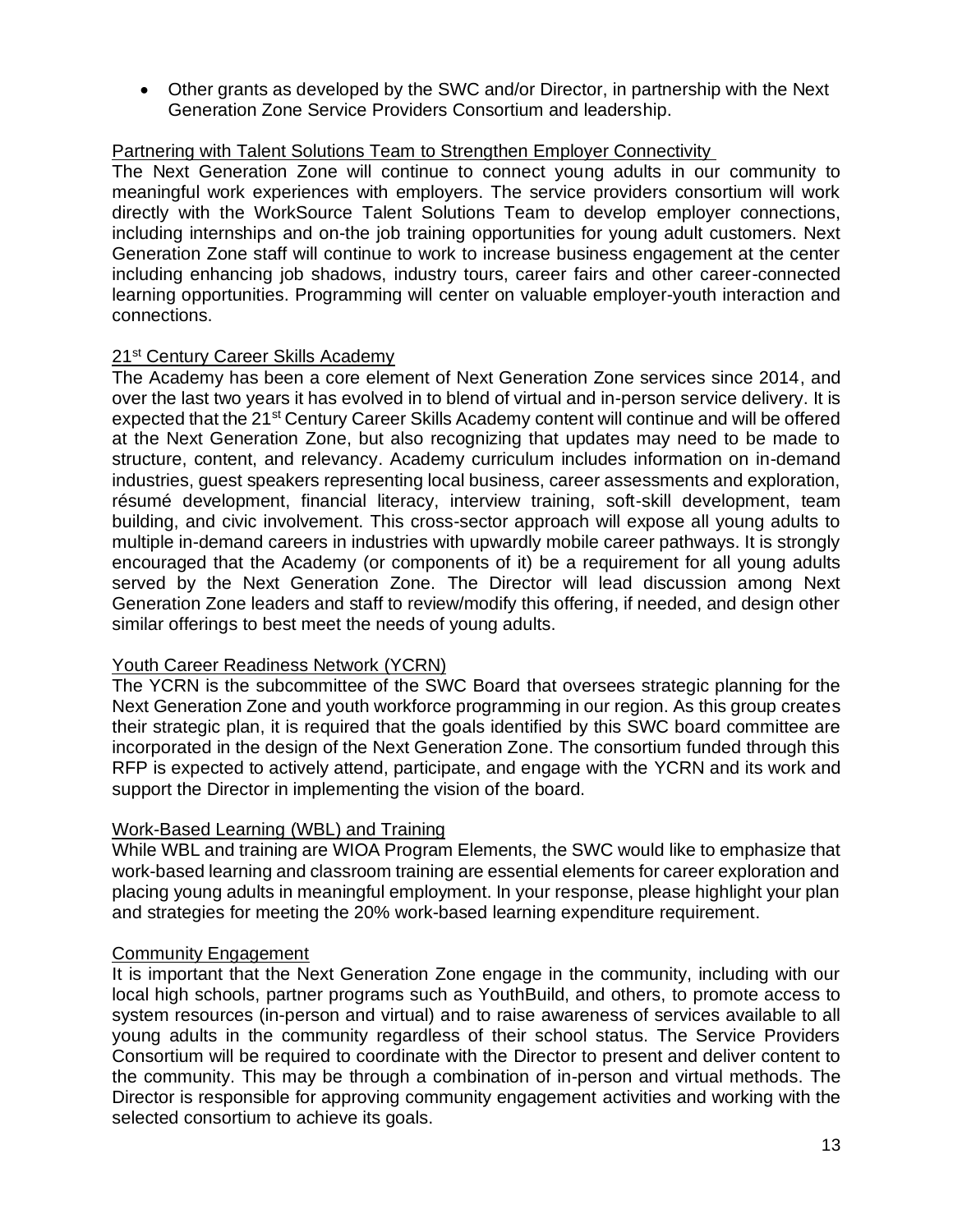## Staff Professional Development, Support, Safety, and Employee Retention

It is important that Next Generation Zone staff is provided opportunities to develop new skills and hone their current abilities. It is expected that the youth service providers consortium will work with the Director to plan for staff development opportunities during the year, which may be in collaboration with other campus partners in order to provide consistent and high-level training across the youth workforce system. In 2022, the Spokane Workforce Council will be launching a Learning Management System, which will include real-time professional development opportunities as well as virtual trainings available 24/7. Initial training topics include Workforce 101, Leadership Development and Career Coaching.

Staff mental health, wellbeing, and work-life balance are also of high importance to the SWC. It is expected that each consortium agency will have interagency policies that allow for considerations for staff wellbeing, and it is also expected that each agency work with the Director and their program leadership to support staff.

Safety of staff and clients is also of high importance to the SWC and its board, and it is expected that consortium agencies work with the Director on safety planning, actively engage in the site safety committee, and work together to foster a culture of physical and emotional safety for all.

#### Equity & Inclusion

The Spokane Workforce Council is committed to continuing to learn and grow in the racial equity space, normalize conversations about systemic racism and all inequities, foster equitable workplace culture for our business and system partners, and support our partners with education and resources. We strive for each of our sites to provide equitable and inclusive services, and for our partners to be committed to learning and growing with us in addition to setting concrete metrics to measure our progress. The selected consortium will work with the SWC, Next Generation Zone Director, and system leaders to operationalize equity and inclusion metrics and set up system-wide training for all staff. Click here to find out [more about the SWC's equity statement and vision.](https://spokaneworkforce.org/about-spokane-workforce-council/dei/)

## Trauma-Informed Principles

Starting in 2015, the Next Generation Zone worked with a consultant to integrate traumainformed principles into operational policies, processes, and into staff training. The Next Generation Zone adopted three trauma informed principles that guide and shape work with youth and how we make decisions about programming. The selected consortium will commit to operating in a trauma-informed manner and will work with the Director to integrate the principles of Safety, Predictability and Consistency into its work.

## Creativity and Innovation

A core value of the Next Generation Zone is creative and innovative youth programming. The SWC strives to lead an excellent youth program that strives for professionalism in service delivery, performance, community involvement, and above all connecting young adults to meaningful opportunities and career pathways. The youth service providers consortium will work together with the SWC/Director to achieve this goal, with the key value of creativity and innovation at the forefront of all we do.

## **C. Next Generation Zone Director**

The Director of Next Generation Zone is currently an employee of the Spokane Workforce Council. The Director is not intended to directly manage programs and/or staff but is intended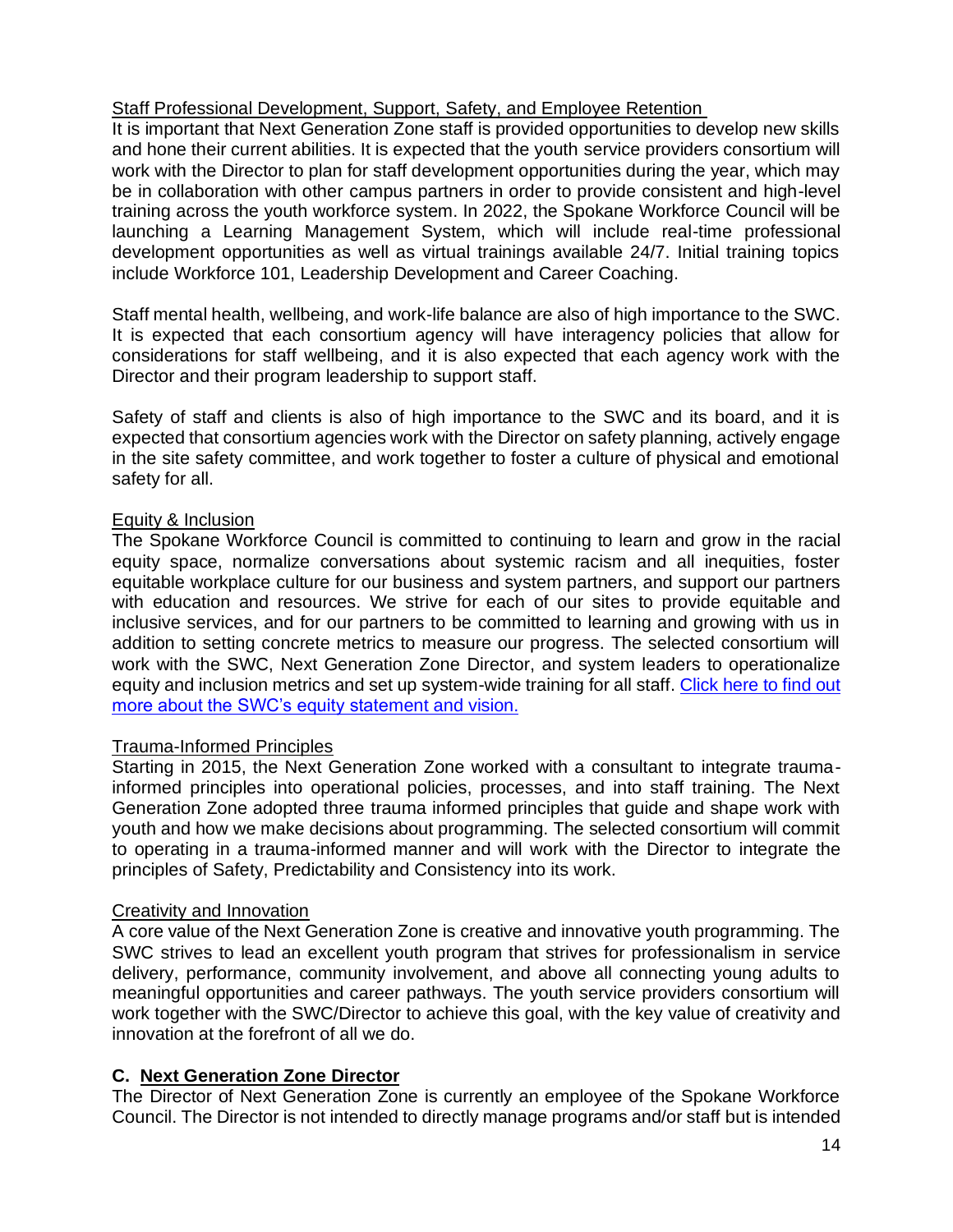to functionally lead and guide the leadership team and staff; serve as a visionary for the Next Generation Zone; and assist with grant writing, fund development support and sustainability planning on behalf of the Next Generation Zone. It is required that the selected Youth Service Providers Consortium will work together with the Director to coordinate program design, service delivery and campus-wide coordination of services. Please read and familiarize yourself with the SWC's [Next Generation Zone Director/Operator Policy](https://spokaneworkforce.org/wp-content/uploads/2022/02/SWC-Policy-WS818-Next-Generation-Zone-Operator_R1.pdf) for more information on specific roles and responsibilities.

## **D. WorkSource Campus Hours of Operation and Closures**

To ensure a cohesive WorkSource Campus, as well as the safety of staff and customers, the following hours of operations will apply to all sites. Each operator has the authority to close their respective site due to inclement weather or other necessity. Consistent hours of operations assist WorkSource Campus security with providing service during standard business hours. These hours apply to WorkSource Spokane, Next Generation Zone, and Resource Center of Spokane County. In addition to sites offering in-person services, it is understood that customers best served virtually should have that option available during the business hours outlined below.

- Next Generation Zone is open to customers from 8:00 a.m. to 4:30 p.m. Monday through Friday.
- Staff training and development, staff meetings, and team meetings will occur from 2:00-3:00pm on Mondays.
- All sites will be closed to customers the following days:
	- o New Year's Day January 1\*
	- o Martin Luther King, Jr. Day Third Monday in January
	- o President's Day Third Monday in February
	- o WorkSource System Staff Training Day One day each spring (April-June)
	- o Memorial Day Last Monday in May
	- $\circ$  Juneteenth June 19
	- $\circ$  Independence Day July 4\*
	- o Labor Day First Monday in September
	- o Veteran's Day November 11
	- $\circ$  Thanksgiving Day Third Thursday in November\*
	- o Christmas Day December 25\*

If a legal holiday falls on a Saturday, the preceding Friday will be observed as the holiday. If a holiday falls on a Sunday, the following Monday will be observed as the holiday.

For the holidays indicated above with an asterisk, if the holiday falls on a Tuesday or Thursday, the day prior to or following the holiday will be closed to customers but open for staff. It is anticipated that work difficult to accomplish when customers are in the center will be accomplished during these days, such as deep cleaning of the site, site repairs, file maintenance, etc.

## E. **Next Generation Zone Facility Considerations**

The SWC will remain the leaseholder at the Next Generation Zone and will execute a sublease agreement with each individual agency in the youth service providers consortium. The SWC will provide janitorial and Managed IT Services at the Next Generation Zone and will be closely engaged in decisions affecting program and operations of the site. All new programs and funding being integrated into the Next Generation Zone require approval by the Next Generation Zone Director.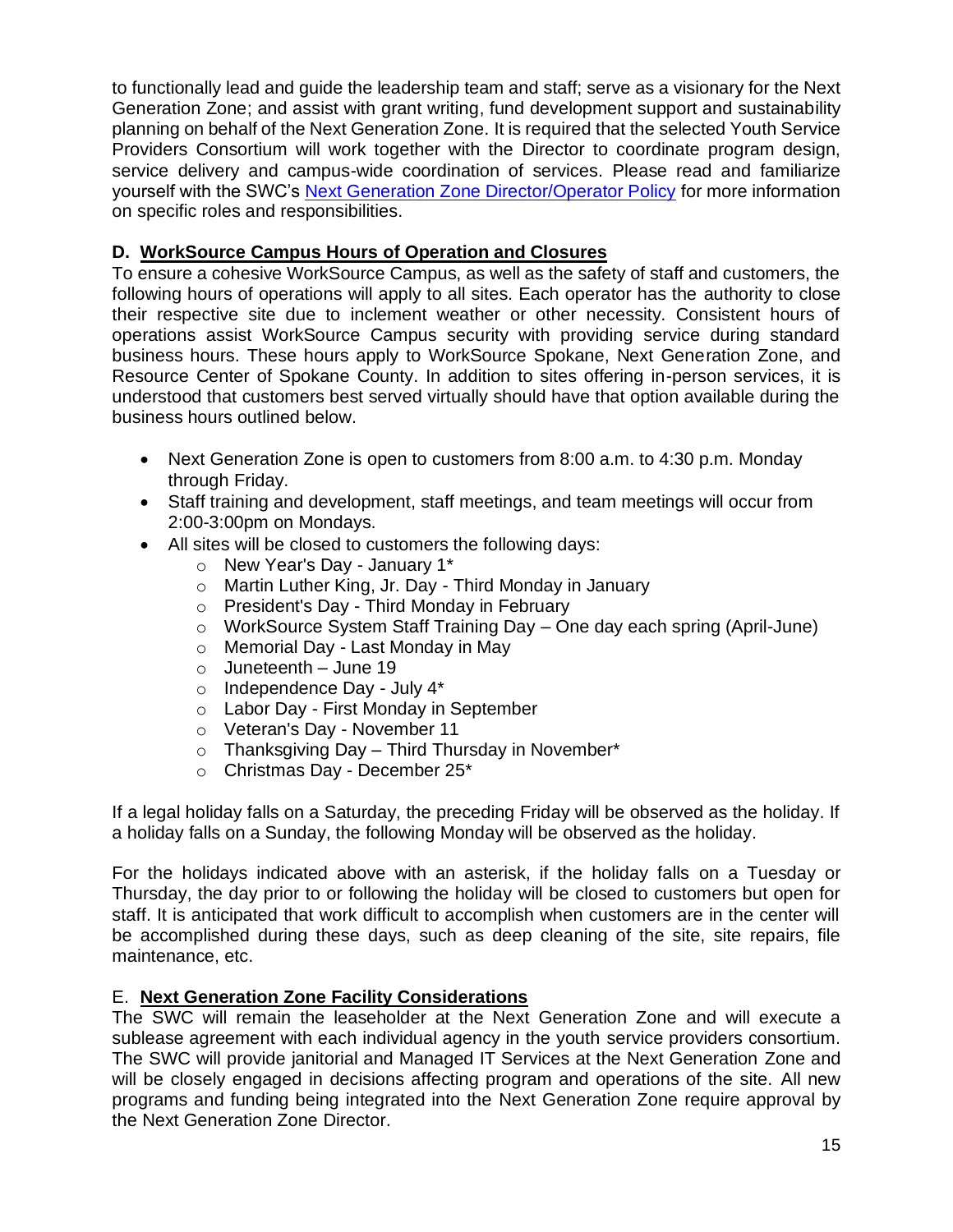# **F. Functional Leadership**

In blended teams throughout the Spokane WorkSource system, members from multiple agencies serve on functional teams with a functional leader. This leader coordinates the dayto-day work/activities of the members of the team, and in many cases, the functional team leader may be from a different agency than some of the team members. It is important for staff members to distinguish the differences between their agency supervision and functional team leadership. The table below illustrates how functional leaders and agency supervisors share responsibility for staff supervision. At the Next Generation Zone, the Director will act as the Functional Leader for all WIOA and non-WIOA funded staff. In addition, the WIOA Program Manager will act as a functional leader for Career Specialists and other WIOAfunded positions. The below is an example of how agency supervision and functional leadership duties may be separated. Bidders may propose a specific model, if desired.

| <b>AGENCY SUPERVISOR</b>                    | <b>FUNCTIONAL LEADER</b>                 |
|---------------------------------------------|------------------------------------------|
| Conducts performance evaluations            | Provides inputs to agency supervisor for |
|                                             | performance evaluations                  |
| Approves agency staff vacations and other   | Coordinates team member leave requests   |
| leave requests                              | with agency supervisor based on          |
|                                             | operational needs                        |
| Approves agency staff travel requests and   | Coordinates team member travel requests  |
| reimbursements                              | with agency supervisor based on          |
|                                             | operational needs                        |
| Prepares and provides specific agency       | Prepares and provides functional team    |
| required training for staff in coordination | specific training for team members       |
| with functional leader to mitigate impact   |                                          |
| upon the work of the team                   |                                          |
| Communicates outcomes of any issues         | Forwards issues regarding team members   |
| involving agency staff with the functional  | to the agency supervisor to assist in    |
| leader                                      | resolution                               |

## **G. Overview of WorkSource Spokane Campus**

Bidders should review the WorkSource and Next Generation Zone [service providers RFPs](https://spokaneworkforce.org/workforce-resources/rfp/) for information regarding the design of each site in 2022-2023. In addition to Next Generation Zone, the WorkSource Campus is also home to the following WorkSource sites:

## **WorkSource Spokane**

[WorkSource Spokane](https://worksourcespokane.com/) is a proud partner of the nationwide system of American Job Centers and provides a full range of assistance to job seekers and businesses under one roof. This site offers in-person, phone and virtual services and assistance, exceeding 20,000 customer assistance services per year, which includes 8,000 career coaching sessions, 11,500 guidance and support services and the delivery of over 1,040 workshops supporting approximately 6,500 workshop participants.

Established under the Workforce Investment Act and reauthorized in the [Workforce](https://www.doleta.gov/wioa/)  [Innovation and Opportunity Act of 2014,](https://www.doleta.gov/wioa/) the center offers training referrals, career counseling, job listings, and similar employment-related services. WorkSource Spokane, which is a certified Comprehensive One-Stop Center, has staff representing various partner organizations who provide these services and collectively employ approximately 50-65 staff and volunteers.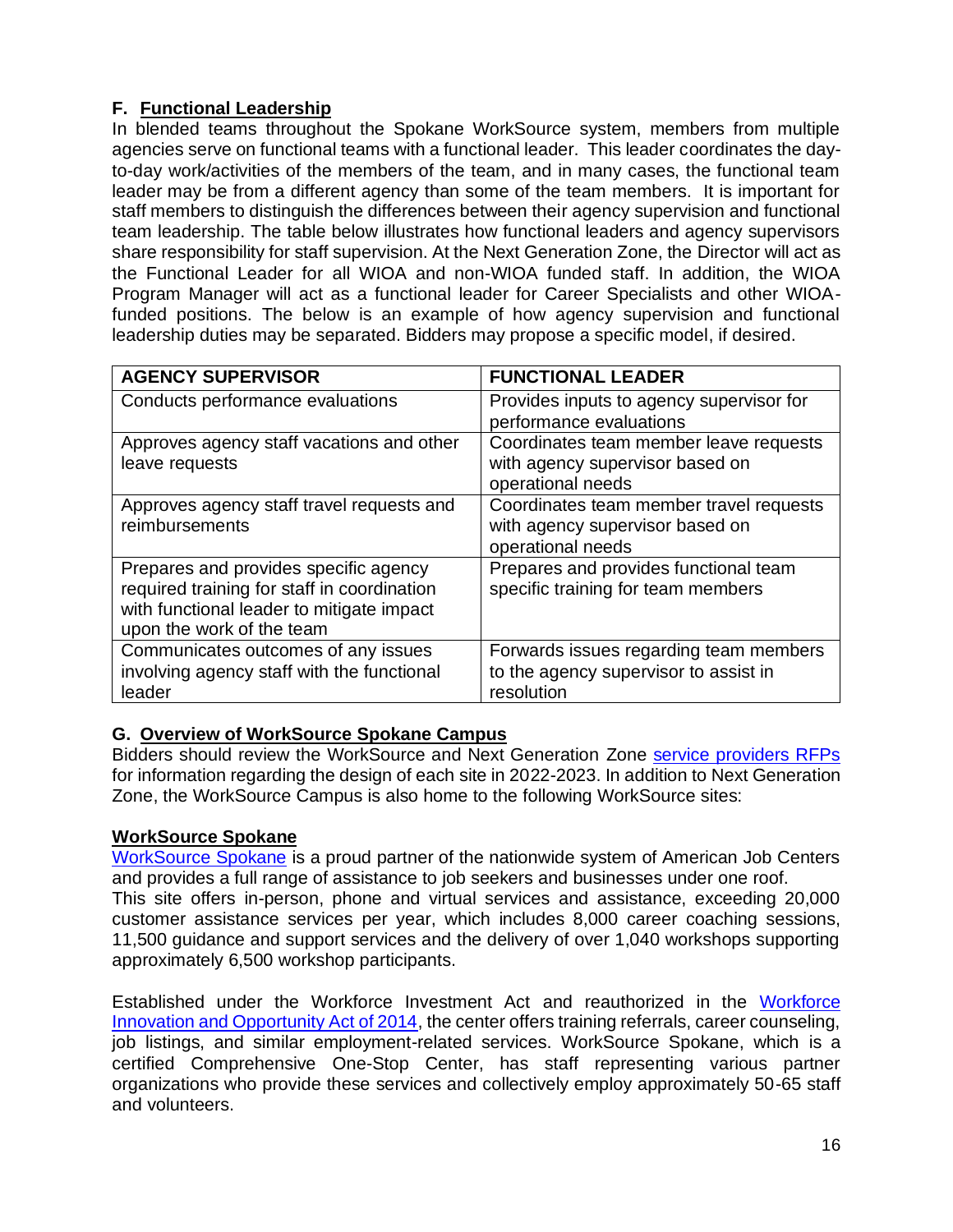Partner organizations currently located at WorkSource Spokane include:

- Career Path Services
- Community Colleges of Spokane
- Division of Vocational Rehabilitation
- Goodwill Industries of the Inland Northwest
- Washington State Department of Labor and Industries
- Washington State Employment Security Department

#### Talent Solutions Team

The Talent Solutions Team provides services on behalf the SWC and the entire WorkSource System in coordination with WorkSource Spokane, Next Generation Zone, and the Resource Center of Spokane County. The intent of [talent solutions/](https://wdcspokane.com/employer-resources)business services is to connect employers to workforce development resources with the goals of strengthening and growing the economy, supporting job creation, and meeting the hiring needs of employers. Services that the TST provides are available across campus, to the business community, and specifically to the staff at the Next Generation Zone.

- Provision of basic Talent Solutions services including establishing relationships with area employers in order to assist with their workforce needs, providing recruitment and placement assistance for employers that meets their needs, and understanding regional business needs and communicating those needs to the broader WorkSource System.
- Talent pipeline and placement services for customers at WorkSource Spokane, the Next Generation Zone, and the Resource Center of Spokane County.
- Campus wide hiring events, specialized young adult hiring events, and large-scale community-wide job fairs.
- Low- or no-cost workshops and trainings, e.g., behavioral-based interviewing and succession planning
- Layoff [response](http://wdcspokane.com/layoff-response) services
- Candidate screening
- Access to other tax credits, helping to offset the cost of new hires

## **Resource Center of Spokane County**

The [Resource Center of Spokane County](https://spokaneresourcecenter.org/) (RCSC) is designed to help the underserved members of our community achieve economic empowerment by increasing access to opportunities and restoring hope. Through an integrated social services design, [19](https://spokaneresourcecenter.org/agency-partners) partner agencies are available on-site to deliver diverse services and resources to the most marginalized communities with a focus on economic empowerment, educational advancement, health and wellness and self-improvement. The site provides access to a variety of services including housing assistance, healthcare access, pre-employment, reentry/justice, basic needs assistance (food assistance, clothing closet), peer mentoring and educational workshops. The RCSC and WorkSource share many customers, including those enrolled in WIOA Title I, as the RCSC assists with access to services necessary to attain or retain employment.

Launched in 2019, the site served approximately 1,500 customers its first year, but since the pandemic began, it has become a cornerstone of social services in the Spokane community, with over 7,500 customers served since March 2020. Of those, 840 families have been provided access to rent and utility assistance.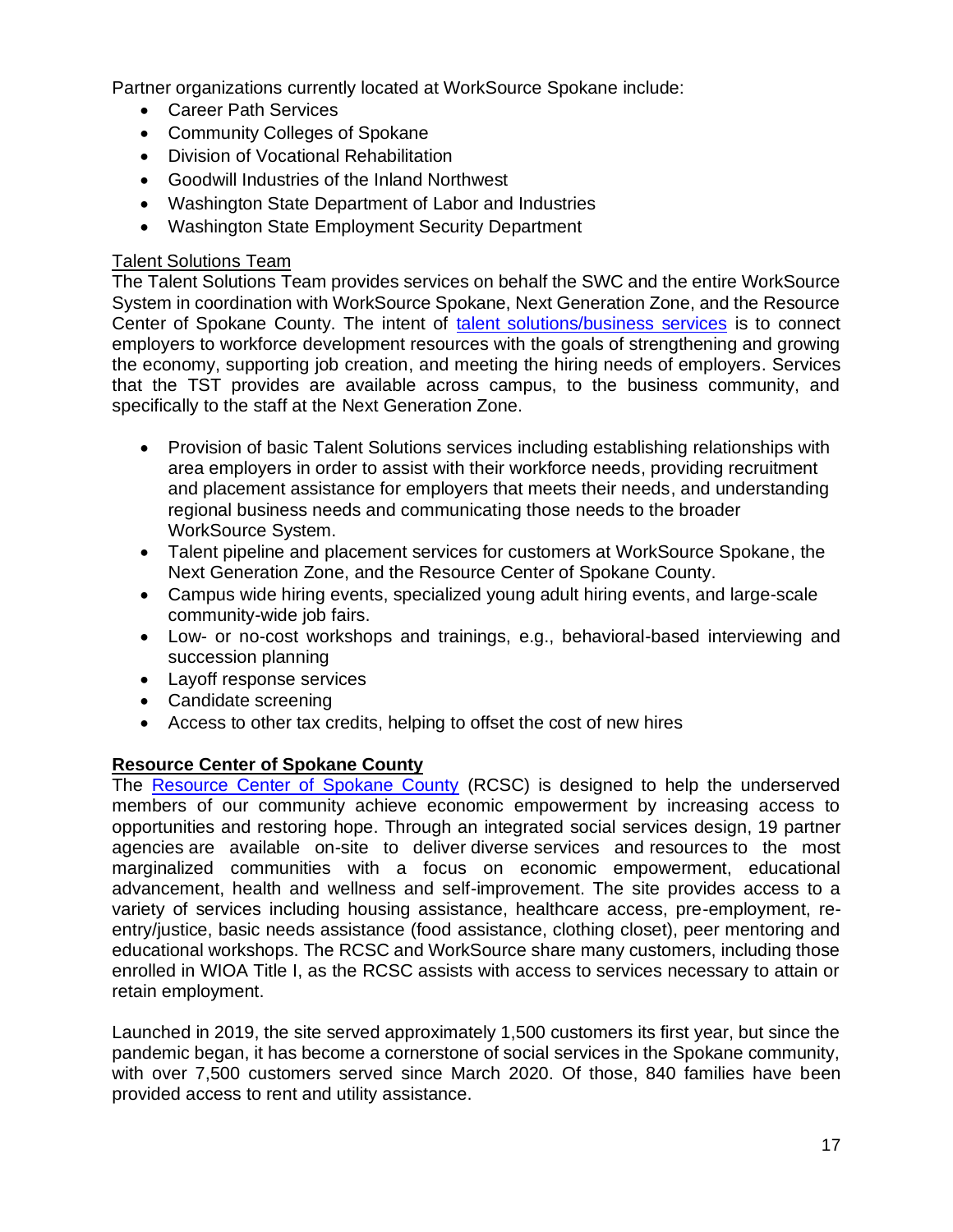RCSC partner organizations include:

- Aerospace Joint Apprenticeship Committee
- The Arc of Spokane
- Career Path Services
- Catholic Charities of Eastern Washington
- CHAS Health
- City of Spokane\*
- Community Colleges of Spokane
- Compass Career Solutions
- Department of Social & Health Services
- Employment Security Department
- Frontier Behavioral Health
- Goodwill Industries of the Inland Northwest
- Partners with Families & Children
- Pioneer Human Services
- Revive Reentry & Home Services
- SNAP (Spokane Neighborhood Action Partners)
- Spokane Housing Authority
- Spokane County\*
- Spokane Workforce Council

\*Not on-site but financially support the RCSC and/or are otherwise responsible for the success of the site.

#### **Other Affiliated Sites**

In addition to the sites on the WorkSource Campus – WorkSource Spokane, Next Generation Zone, Talent Solutions Center, and Resource Center of Spokane County - the WorkSource System is also comprised of [other affiliated sites,](https://worksourcespokane.com/partners) including 19 off-campus connection sites and one satellite office.

Our connection sites provide general information about WorkSource Spokane and provide employment related services to job seekers. These off-campus connection sites include:

- Goodwill Industries of the Inland Northwest
- Spokane Community College
- Spokane Falls Community College
- YWCA Spokane
- Spokane Public Library District (4 locations)
- Spokane County Library District (11 locations)

Our satellite office on Fairchild Air Force Base is housed within the Airman and Family Readiness Center. Workforce professionals at this site prepare transitioning military service members and their spouses with key skills to gain employment in the Spokane area and provide career coaching services to the entire base community.

#### **H. Integrated Service Delivery**

The [integrated service delivery](https://spokaneworkforce.org/human-centered-design/) (ISD) model utilized at WorkSource Spokane reduces duplicative and administrative activities that add little value; instead the model allows staff to provide high-value services including screening, assessment, skill development, and skill certification relevant to regional economic and business needs in a team model that works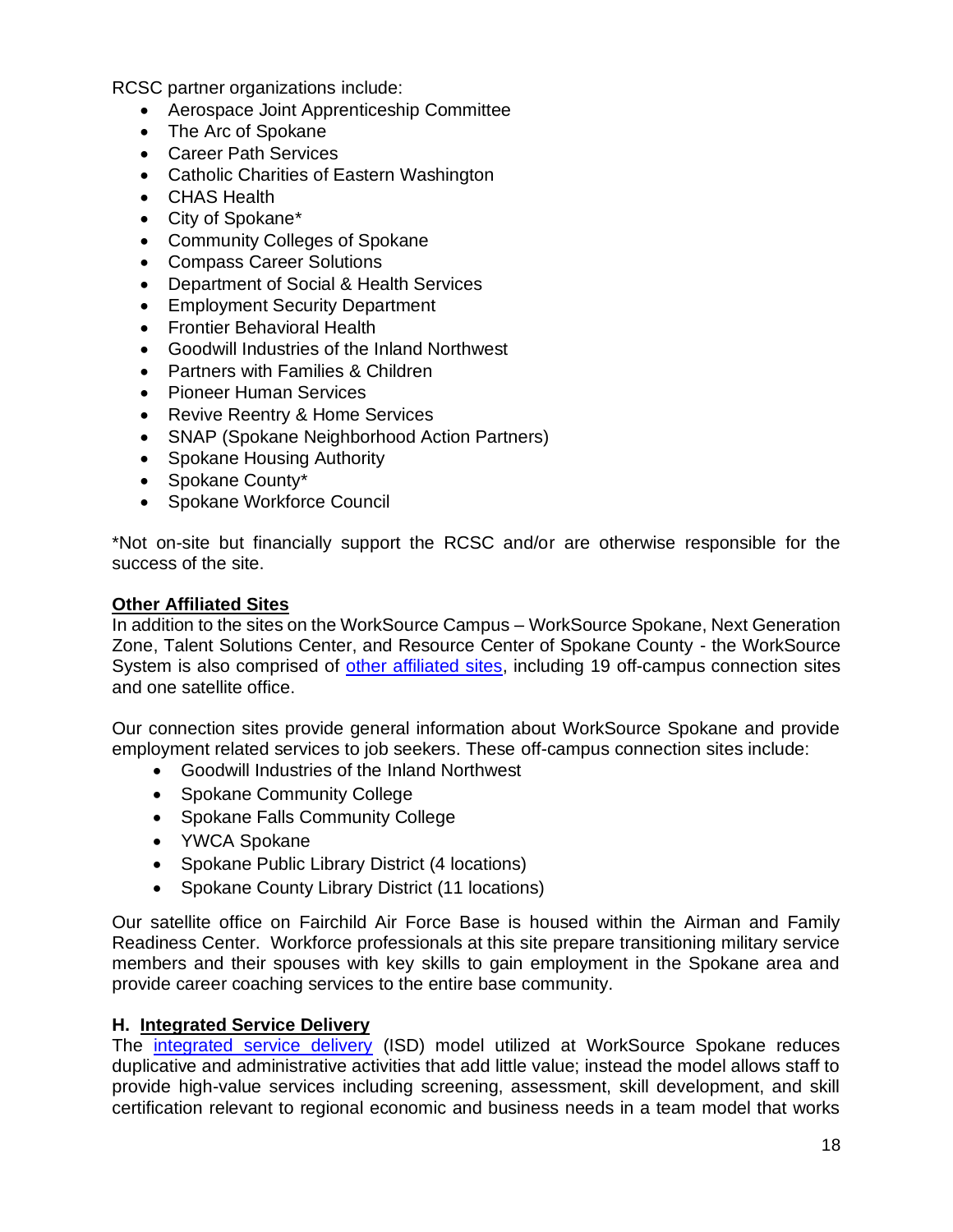for customers. Staff is organized into functional teams to meet the needs of customers, rather than to administer specific programs. The goal is for more people to get jobs, keep jobs, and earn better wages; and for businesses to find the talent they need to succeed and grow.

The components of integrated service delivery include:

- I. Co-enrolling and co-funding of job seekers using various funding streams, including private resources, to provide appropriate services regardless of categorical eligibility.
- J. Organizing staff and services around functions rather than programs or agencies.
- K. Using a common set of outcome measures for all customers.
- L. Providing a robust menu of services that improve outcomes.
- M. A greater focus on skill development and certification based on labor market requirements.
- N. Using customer input known as Customer Centered Design or Human Centered Design – to continuously improve services.

# **O. Performance Metrics**

The following charts demonstrate anticipated program targets for WIOA Title I Youth, but it is important to note that these can change due to federal guidance and state negotiations.

## **PERFORMANCE METRICS - YOUTH**

**Education & Employment Rate 2nd Quarter** – The percentage of participants in education or training activities, or unsubsidized employment, during the second quarter after common exit.

PY22 Youth Target: 58.8%

**Education & Employment Rate 4th Quarter** – The percentage of participants in education or training activities, or unsubsidized employment, during the fourth quarter after common exit.

PY22 Youth Target: 61.4%

**Median Earnings 2nd Quarter** – The median earnings of participants in unsubsidized employment during the second quarter after common exit.

## \$3,608.00

**Credential Attainment –** The percentage of participants who are enrolled in an education or training program (excluding those in on-the-job training (OJT) and customized training) and who during participation or within one year after common exit:

- 1. Attain a recognized postsecondary credential or its recognized equivalent; or
- 2. Attain a secondary school diploma or its recognized equivalent and are employed or enrolled in an education or training program leading to a recognized postsecondary credential.

PY22 Youth Target: 66.3%

**Measurable Skill Gains** – The percentage of program participants who, during a program year, are in an education or training program that leads to a recognized postsecondary credential or employment and who are achieving measurable skill gains, defined as documented academic, technical, occupational, or other forms of progress, towards such a credential or employment.

40.7%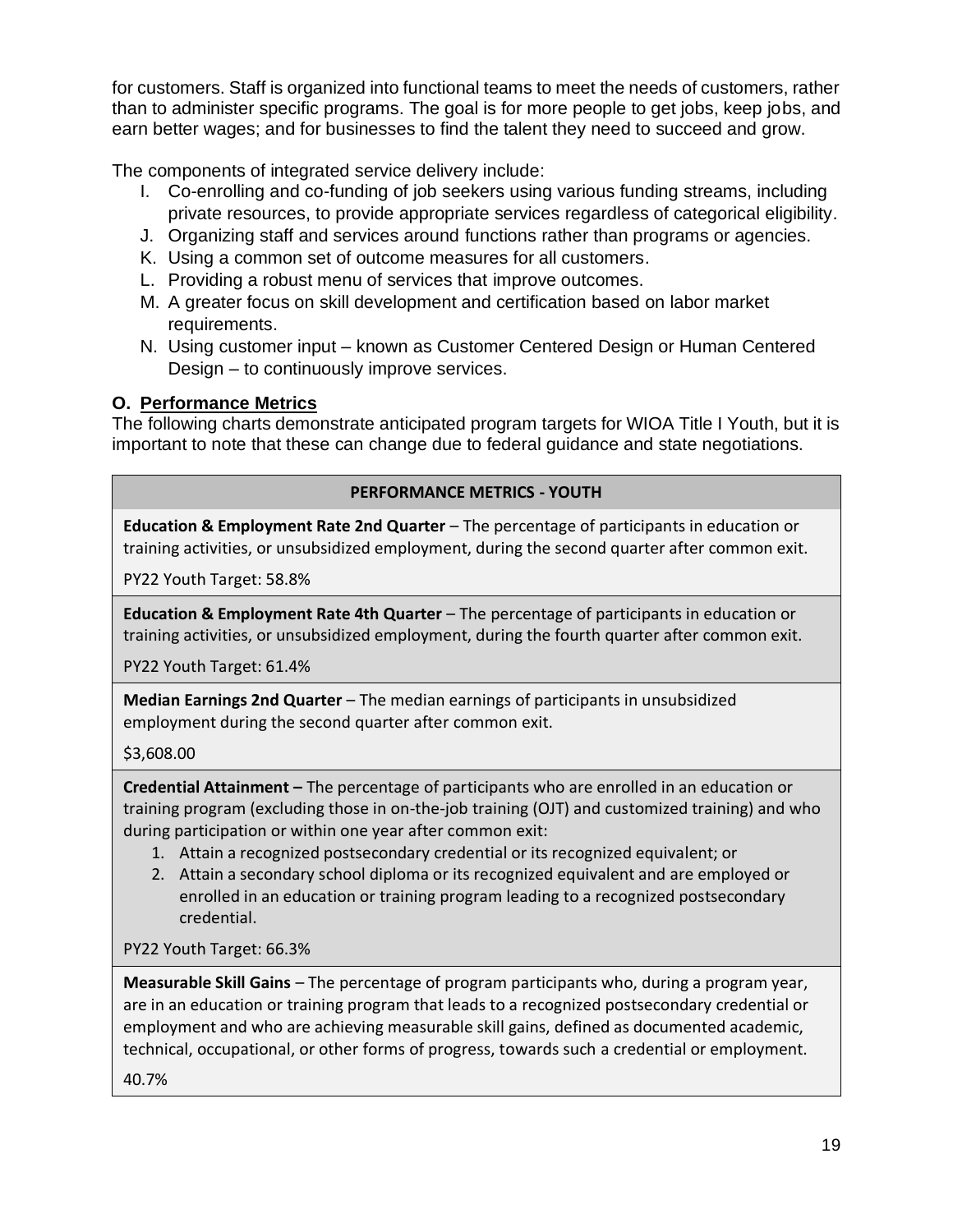#### **General Submission Information**

To be considered for funding, entities must submit a proposal along with other supporting documentation in accordance with the instructions in this RFP. When evaluating a proposal, the SWC will consider how well the respondent has complied with these instructions and provided the required information. The SWC reserves the right to request clarifications from any bidder regarding information in their proposal.

Bidders can contact the SWC by email at [admin@spokaneworkforce.org](mailto:admin@spokaneworkforce.org) during the technical assistance (Q&A) period to request clarification that may be needed to comply with these instructions. Questions are considered public information and will be posted in their entirety on the SWC website with answers within two (2) working days of submission. Questions will be accepted by email only.

Responses to this RFP should be economically prepared, with emphasis on completeness and clarity of content. The proposal, as well as any reference materials presented, must be typed in English in at least 11-point font and must be on standard 8 ½" by 11" paper with no less than one-inch margins. Foldouts containing charts, spreadsheets, and oversize exhibits are permissible.

#### **Proposal Checklist**

All proposals must contain the following documents:

- ❑ Executive summary (one page)
- ❑ Proposal narrative (can be up to 20 pages)
- ❑ [Budget](https://spokaneworkforce.org/wp-content/uploads/2022/01/Sub-budget-template-With-Direct-Client-Services.xlsx)
- ❑ [Participant Planning](https://spokaneworkforce.org/wp-content/uploads/2022/02/WIOA-Youth-RFP-PY22-Participant-Planning.xlsx) Form
- ❑ [Information Form & Risk Assessment](https://spokaneworkforce.org/wp-content/uploads/2022/01/Standard-Applicant-Pre-Award-Risk-Assessment.docx)

## **RFP Questions**

Bidders must provide responses in narrative format to each item/question listed below. Responses must be associated with the specific questions provided. **Proposals must include the exact questions as written below.** There are 250 points possible. Proposals will be evaluated on four criteria, each carrying a unique weighting.

## **A. Consortium Experience and Philosophy (90 points)**

Summarize what you want the review committee to know about your consortium and its agencies, including strengths, opportunities, and experience in the following areas:

- a. Managing youth employment and education programs and providing services to disadvantaged populations.
- b. Managing and meeting performance outcomes, operating federally-funded programs, and fiscal management and controls.
- c. Operating in an environment with functional supervision (staff reporting to other agencies' management in addition to their own agency's management), and being innovative in an environment with a multitude of regulations.
- d. Operating inclusive workforce development programs, fostering collaboration and partnerships.
- e. Information sharing across a variety of partners and programs and leveraging and blending existing agency youth-serving programs into the operations at Next Generation Zone.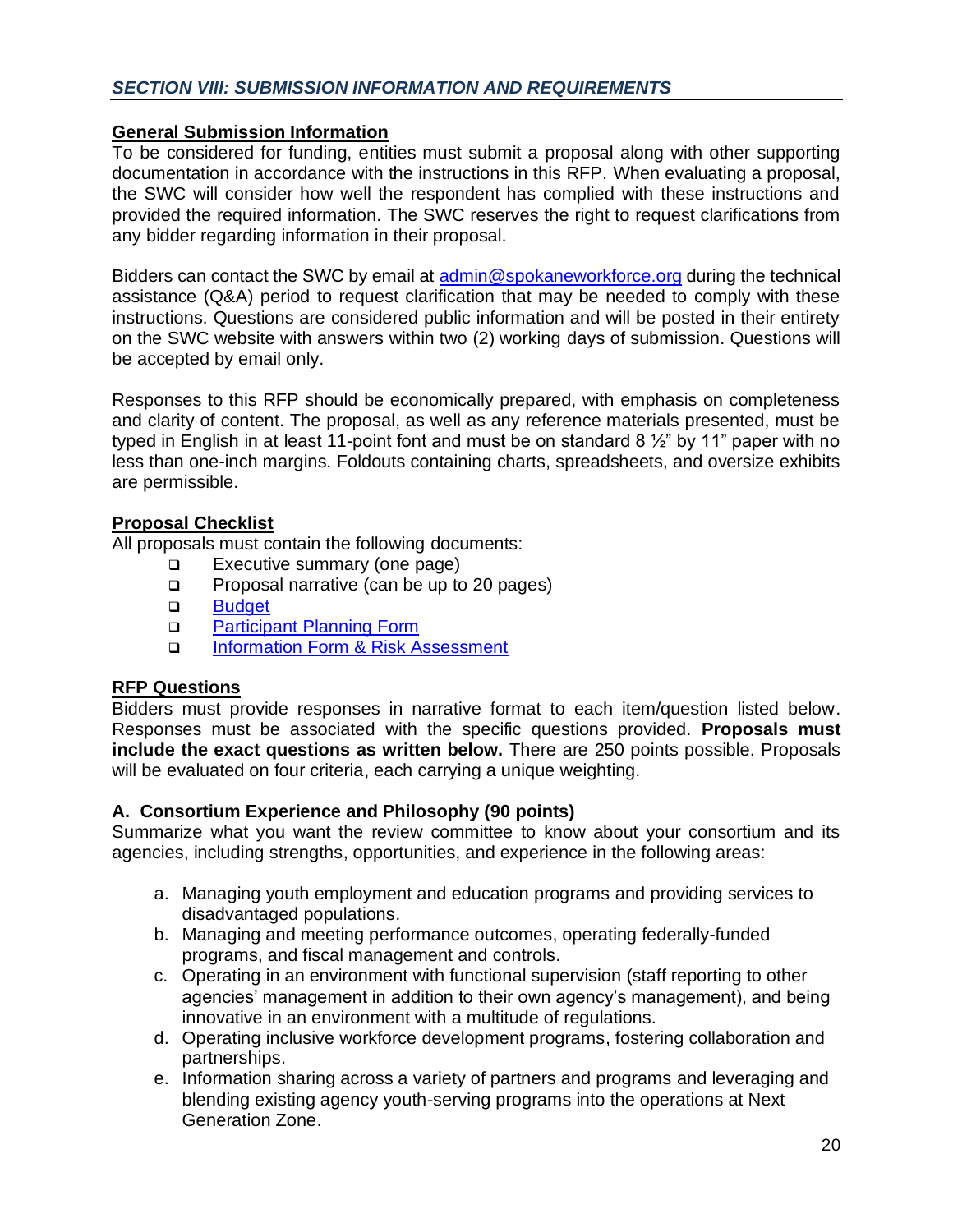- f. Working on diverse/divergent issue agendas to reach outcomes.
- g. How each consortium agency is or will be monitoring the wellbeing of staff as well as planning for cross-training and session planning.
- h. What community or workforce-specific challenges do you believe would impact your consortium's staff at the Next Generation Zone, how would the consortium work to address those challenges, and what support would you need from the SWC/Director?
- i. Discuss any other areas of experience you would like the review committee to know about as it relates to this RFP.

## **B. Service Delivery Design (90 points)**

Describe the consortium's proposed design, including each agency's role, as it relates to all aspects of required services described in this RFP, and include responses to the following:

- a. How will your consortium ensure and adopt a model where consortium management is functionally coordinated by, and in respects to certain aspects of the work, functionally supervised by the Next Generation Zone Director?
- b. Describe your proposed plan for implementing/integrating the 14 WIOA Youth Program Elements into the service delivery structure.
- c. Describe your proposed plan for implementing/operating within each of the additional service delivery/program design elements as described in this RFP.
- d. How will client service funds be managed, e.g. by a single agency, by multiple agencies, etc.?
- e. How will program performance be managed? How will your consortium design a performance management structure with the majority of performance outcomes occurring six or more months after an individual has been exited from services? How will your consortium manage the implementation of new services to be offered or measured when information about final performance targets is available, e.g., skill gain and employer measures?
- f. How will additional grants funds be managed, if available, including how does your consortium propose to work with the Next Generation Zone Director to coordinate the implementation of new funding.
- g. Describe your experience and/or philosophy with serving diverse customers and ensuring diversity, equity, and inclusion for all.
- h. How many youth do you propose serving, including those still enrolled in services as of June 2022. Please provide narrative for participant planning form.
- i. Is there anything else you want the review committee to know about your proposed service delivery or design that has not yet been addressed in your proposal?

# **C. Assurances and Flexibility (25 points)**

- a. Provide an assurance that your consortium has the willingness and ability to operate in a functionally integrated environment.
- b. Provide an assurance that your consortium has the willingness and ability to support and work within the described Next Generation Zone Director model.
- c. Provide an assurance that your consortium has the willingness and ability to implement and manage additional funds identified by the SWC for the purpose of increasing services to job seeker and/or business customers, including but not limited to BFET and non-WIOA staff-time contracts.
- d. Provide an assurance that your consortium has the willingness and ability to operate within the described WorkSource Campus Hours of Operations (opening/closing times, holiday dates), regardless of agency policy and schedules.